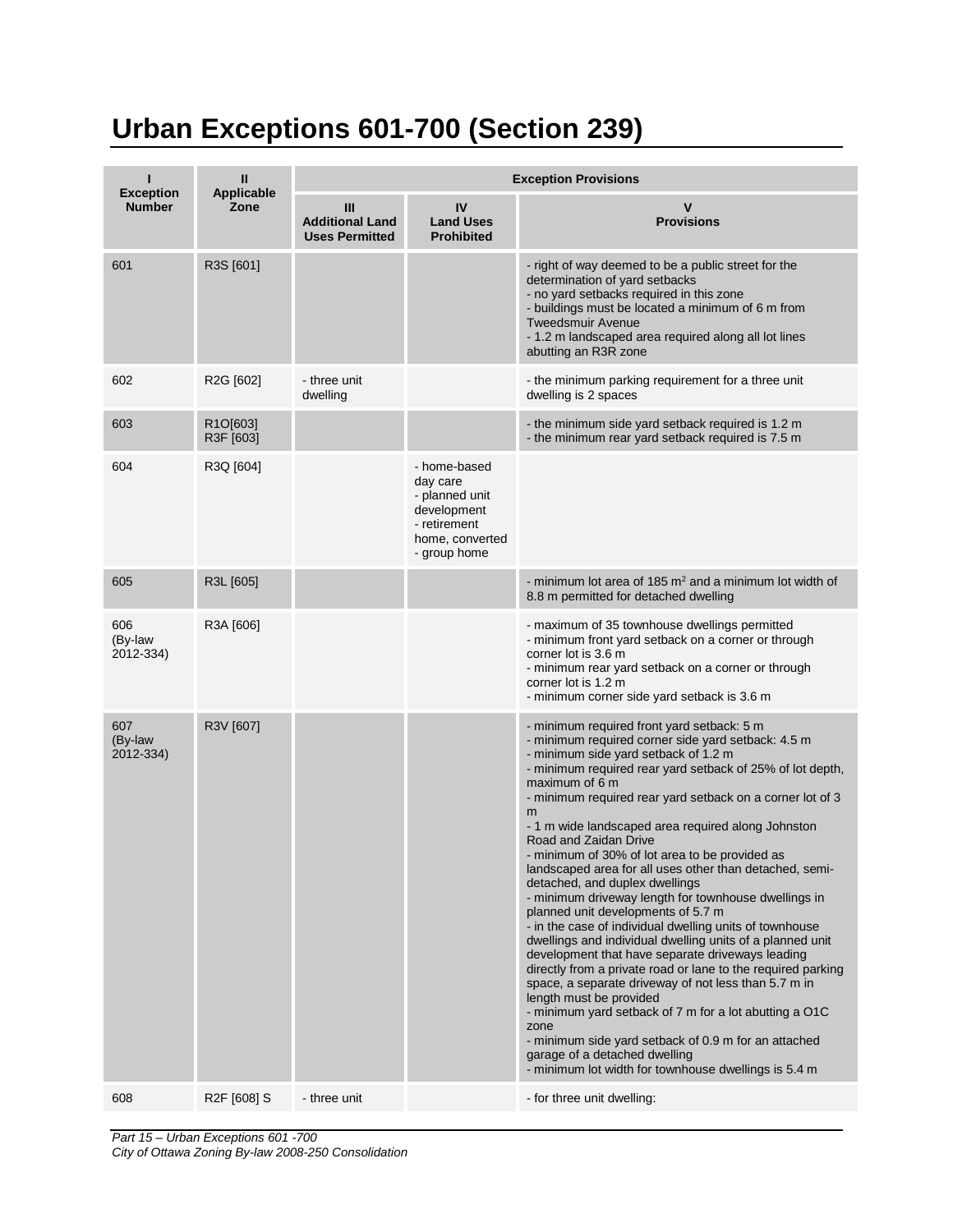| <b>Exception</b>            | Ш<br><b>Applicable</b> | <b>Exception Provisions</b>                          |                                             |                                                                                                                                                                                                                                                                                                                                                                                                                                                                                                                                                                                                                                                                                                                                                                                                                                                                                                                                                                                                                                                                                                                                                                                                                                                                                                                                                                                                                 |  |
|-----------------------------|------------------------|------------------------------------------------------|---------------------------------------------|-----------------------------------------------------------------------------------------------------------------------------------------------------------------------------------------------------------------------------------------------------------------------------------------------------------------------------------------------------------------------------------------------------------------------------------------------------------------------------------------------------------------------------------------------------------------------------------------------------------------------------------------------------------------------------------------------------------------------------------------------------------------------------------------------------------------------------------------------------------------------------------------------------------------------------------------------------------------------------------------------------------------------------------------------------------------------------------------------------------------------------------------------------------------------------------------------------------------------------------------------------------------------------------------------------------------------------------------------------------------------------------------------------------------|--|
| <b>Number</b>               | Zone                   | Ш<br><b>Additional Land</b><br><b>Uses Permitted</b> | IV<br><b>Land Uses</b><br><b>Prohibited</b> | v<br><b>Provisions</b>                                                                                                                                                                                                                                                                                                                                                                                                                                                                                                                                                                                                                                                                                                                                                                                                                                                                                                                                                                                                                                                                                                                                                                                                                                                                                                                                                                                          |  |
|                             | 210                    | dwelling                                             |                                             | - minimum lot area: $460 \text{ m}^2$<br>- minimum lot width: 15 m<br>- parking must be in accordance with Schedule 210                                                                                                                                                                                                                                                                                                                                                                                                                                                                                                                                                                                                                                                                                                                                                                                                                                                                                                                                                                                                                                                                                                                                                                                                                                                                                         |  |
| 609                         | R3R [609]              |                                                      |                                             | - detached dwelling requires the following:<br>- a minimum front yard setback of 4.1 m<br>- a minimum southerly side yard setback of 0.4 m<br>- a minimum lot area of 234 $m2$                                                                                                                                                                                                                                                                                                                                                                                                                                                                                                                                                                                                                                                                                                                                                                                                                                                                                                                                                                                                                                                                                                                                                                                                                                  |  |
| 610                         | R3P [610]              |                                                      | - planned unit<br>development               | - a westerly side yard setback of at least 0.6 m is required                                                                                                                                                                                                                                                                                                                                                                                                                                                                                                                                                                                                                                                                                                                                                                                                                                                                                                                                                                                                                                                                                                                                                                                                                                                                                                                                                    |  |
| 611                         | R2F [611]              | - three unit<br>dwelling                             |                                             | - a minimum of 2 parking spaces required for a three unit<br>dwelling<br>- minimum lot width of 15 m and minimum lot area of 464<br>$m2$ is required for a three unit dwelling                                                                                                                                                                                                                                                                                                                                                                                                                                                                                                                                                                                                                                                                                                                                                                                                                                                                                                                                                                                                                                                                                                                                                                                                                                  |  |
| 612                         | R3O [612]              |                                                      |                                             | - non-required parking spaces need not be greater than<br>2.4 m in width<br>- parking spaces located in a driveway leading to a<br>required parking space must not be located one beside<br>the other<br>- a front yard setback of at least 4.5 m is required where<br>that front yard abuts a street<br>- a front yard setback of at least 5 m is required where that<br>front yard abuts a private way<br>- the number of dwelling units in this zone must not<br>exceed 55 units                                                                                                                                                                                                                                                                                                                                                                                                                                                                                                                                                                                                                                                                                                                                                                                                                                                                                                                             |  |
| 613                         | R3B [613]              |                                                      |                                             | - minimum front yard setback of 5 m must be provided<br>between the face of the garage and the front lot line and a<br>minimum front yard setback of 3 m is required for the rest<br>of the building                                                                                                                                                                                                                                                                                                                                                                                                                                                                                                                                                                                                                                                                                                                                                                                                                                                                                                                                                                                                                                                                                                                                                                                                            |  |
| 614<br>(By-law<br>2012-334) | R3M [614]<br>S 218     | - apartment<br>dwelling, low-<br>rise                |                                             | - apartment dwelling, low rise only permitted to locate<br>within area "A" of Schedule 218<br>- the minimum lot width for a severed townhouse dwelling<br>is 5.4 m for a maximum of four townhouse dwelling units<br>- the minimum front yard setback is 5.5 m<br>- the minimum lot area for a severed townhouse dwelling<br>is 165 $m2$ for a maximum of four townhouse dwelling units<br>within area "B" of Schedule 218<br>- the maximum number of units in an apartment dwelling,<br>low-rise is 21<br>- the minimum required landscape buffer between a<br>parking lot and a street is 2 m<br>- the minimum width of an interior side yard for an<br>apartment dwelling, low-rise is 4.5 m<br>- maximum building height for an apartment dwelling, low-<br>rise is 11 m<br>- parking for an apartment dwelling, low-rise is permitted<br>within a required front yard and a required corner side<br>yard within area "C" of Schedule 218<br>- the minimum front yard setback for a severed townhouse<br>dwelling is 4.5 m<br>- the minimum driveway length leading to a required<br>parking space for a severed townhouse dwelling is 5 m<br>- the minimum rear yard setback for a severed townhouse<br>dwelling is 4.5 m<br>- the minimum lot area for a severed townhouse dwelling<br>is 135 m <sup>2</sup> within area "D" of Schedule 218<br>- the minimum front yard setback is 5.5 m within areas A, |  |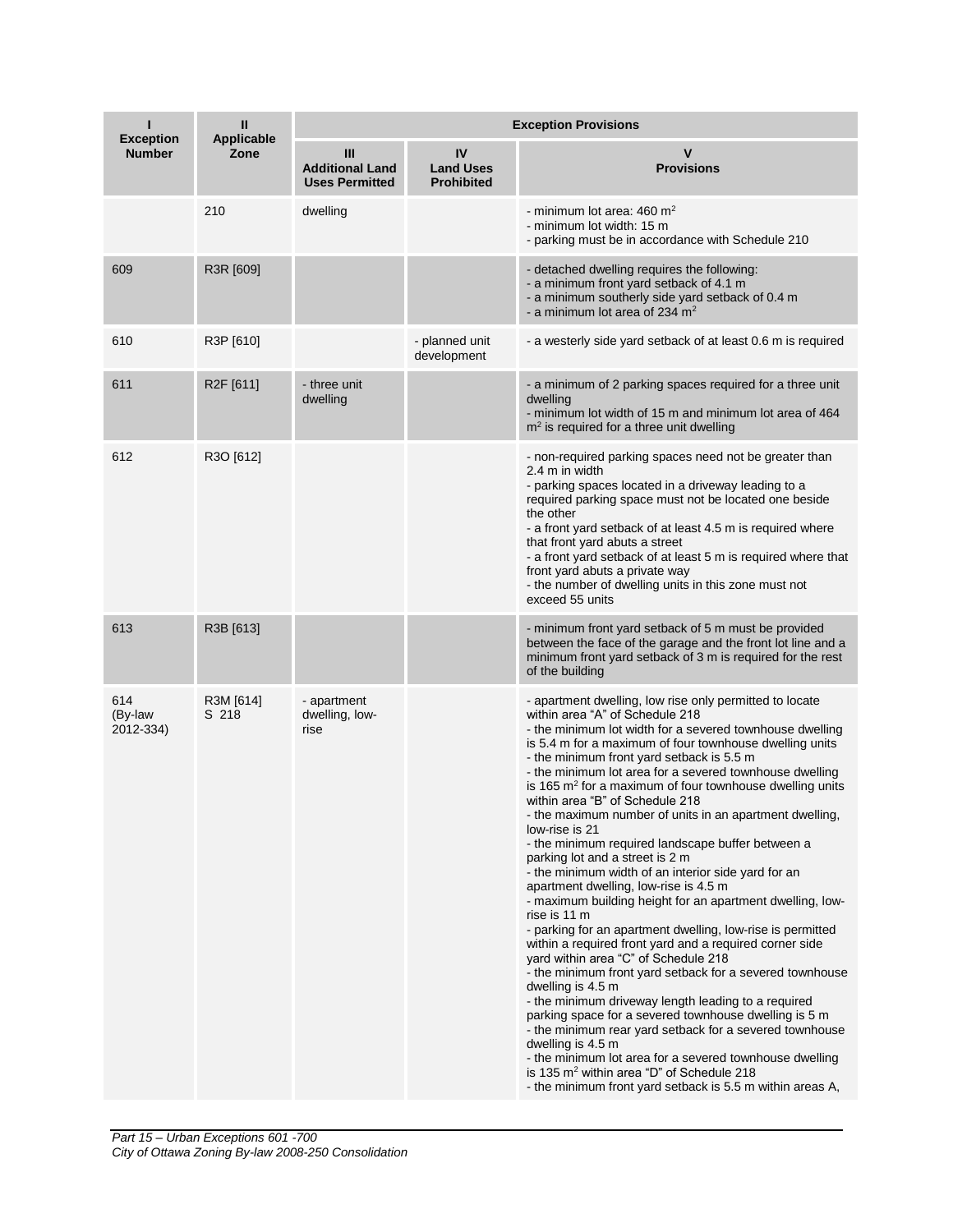| <b>Exception</b>            | Ш<br><b>Applicable</b> | <b>Exception Provisions</b>                                               |                                             |                                                                                                                                                                                                                                                                                                                                                                                                                                                                                                                                                                                                                                                                                                                                                                                                                                                                                                                                                                                                                                                                                                              |  |
|-----------------------------|------------------------|---------------------------------------------------------------------------|---------------------------------------------|--------------------------------------------------------------------------------------------------------------------------------------------------------------------------------------------------------------------------------------------------------------------------------------------------------------------------------------------------------------------------------------------------------------------------------------------------------------------------------------------------------------------------------------------------------------------------------------------------------------------------------------------------------------------------------------------------------------------------------------------------------------------------------------------------------------------------------------------------------------------------------------------------------------------------------------------------------------------------------------------------------------------------------------------------------------------------------------------------------------|--|
| <b>Number</b>               | Zone                   | Ш<br><b>Additional Land</b><br><b>Uses Permitted</b>                      | IV<br><b>Land Uses</b><br><b>Prohibited</b> | v<br><b>Provisions</b>                                                                                                                                                                                                                                                                                                                                                                                                                                                                                                                                                                                                                                                                                                                                                                                                                                                                                                                                                                                                                                                                                       |  |
|                             |                        |                                                                           |                                             | B, and C of Schedule 218; Section 63 also applies to<br>townhouse dwelling and apartment dwelling, low-rise                                                                                                                                                                                                                                                                                                                                                                                                                                                                                                                                                                                                                                                                                                                                                                                                                                                                                                                                                                                                  |  |
| 615<br>(By-law<br>2012-334) | R3M[615] S<br>220      | - apartment<br>dwelling, low-<br>rise<br>- retirement<br>home<br>- school |                                             | - Section 63 applies with all necessary modifications to<br>townhouse dwelling, apartment dwelling, low-rise,<br>retirement home and school<br>- the uses permitted by Column III (Additional Land Uses<br>Permitted) must be located within Area A shown on<br>Schedule 220<br>- up to 10 parking spaces for the uses permitted by<br>Column III (Additional Land Uses Permitted) may be in the<br>front yard<br>- an apartment dwelling, low-rise must not have more than<br>40 dwelling units<br>- the height of an apartment dwelling, low-rise or a<br>retirement home must not exceed 7 m<br>- the gross floor area used for apartment dwelling, low-rise<br>and retirement home or either must not exceed 3,530 m <sup>2</sup><br>- in Area B on Schedule 220<br>i) minimum yard setbacks must be provided as shown<br>shaded thereon<br>ii) at least 20% of the lot must be used for landscaped<br>open space<br>iii) the width of the minimum separation required between<br>a parking lot and a public street or a residential zone<br>maybe reduced to 1 m<br>iv) a loading space is not required |  |
| 616                         | R3O [616] S<br>222     |                                                                           |                                             | - the lot width for severed land within a planned unit<br>development is at least 5.6 m<br>- the setback of one dwelling unit within a planned unit<br>development from a private way may be at least 1.7 m<br>- that part of a private way that is a cul-de-sac that<br>provides access to no more than 5 severed lots must be at<br>least 5 m wide<br>- an aisle for visitor parking spaces must be at least 6 m<br>wide<br>- a driveway need not be wider than 6 m<br>- yard setbacks as per Schedule 222                                                                                                                                                                                                                                                                                                                                                                                                                                                                                                                                                                                                 |  |
| 617                         | R2L[617]               |                                                                           |                                             | - the west interior side yard must be a minimum of 1.2 m<br>for a duplex having two garages or carports attached to or<br>within the building                                                                                                                                                                                                                                                                                                                                                                                                                                                                                                                                                                                                                                                                                                                                                                                                                                                                                                                                                                |  |
| 618                         | R1Y[618]<br>R3D[618]   |                                                                           |                                             | - minimum lot width 9 m<br>- minimum lot area 270 $m2$<br>- minimum rear yard setback for interior lot 6 m, for corner<br>lot <sub>3</sub> m<br>- minimum interior side yard setback 0.3 m, and 1.2 m for<br>any yard abutting a public pathway or public lane                                                                                                                                                                                                                                                                                                                                                                                                                                                                                                                                                                                                                                                                                                                                                                                                                                               |  |
| 619                         | R3P [619]              |                                                                           |                                             | - the minimum setback distance from a private roadway is<br>1 <sub>m</sub><br>- the minimum front yard setback from Scotia Place is 2.4<br>m<br>- the minimum interior side yard depth abutting a required<br>rear yard of an abutting lot in an R3P zone is 1.2 m<br>- the minimum setback distance from the rear boundary of<br>severed land within a planned unit development is 1.2 m<br>- the minimum corner side yard depth along Bellwood<br>Avenue and Willard Street is 0.3 m<br>- a chimney, an eave or an eaves trough projecting from a<br>principal building into the required side yard to the                                                                                                                                                                                                                                                                                                                                                                                                                                                                                                 |  |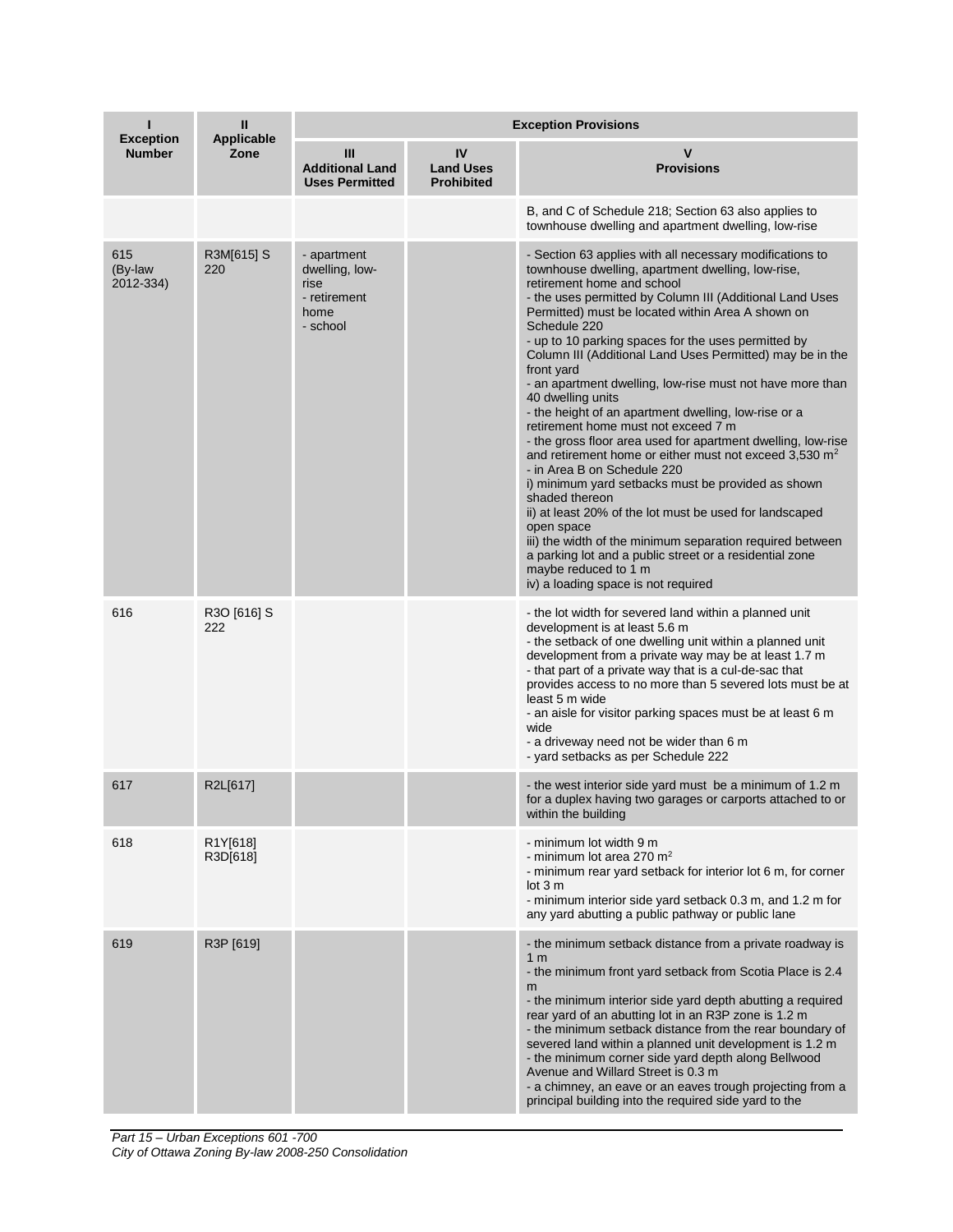| <b>Exception</b>            | Ш<br><b>Applicable</b> | <b>Exception Provisions</b>                          |                                             |                                                                                                                                                                                                                                                                                                                                                                                                                                                                                                                                                                                                                                                                                                                                                                                                                                                                                                                                                                                                                                                                                      |  |
|-----------------------------|------------------------|------------------------------------------------------|---------------------------------------------|--------------------------------------------------------------------------------------------------------------------------------------------------------------------------------------------------------------------------------------------------------------------------------------------------------------------------------------------------------------------------------------------------------------------------------------------------------------------------------------------------------------------------------------------------------------------------------------------------------------------------------------------------------------------------------------------------------------------------------------------------------------------------------------------------------------------------------------------------------------------------------------------------------------------------------------------------------------------------------------------------------------------------------------------------------------------------------------|--|
| <b>Number</b>               | Zone                   | Ш<br><b>Additional Land</b><br><b>Uses Permitted</b> | IV<br><b>Land Uses</b><br><b>Prohibited</b> | ν<br><b>Provisions</b>                                                                                                                                                                                                                                                                                                                                                                                                                                                                                                                                                                                                                                                                                                                                                                                                                                                                                                                                                                                                                                                               |  |
|                             |                        |                                                      |                                             | property line is permitted only in the case of the corner<br>side yard<br>- a canopy or an open balcony projecting a maximum of<br>2.4 m from a principal building into a required yard is<br>permitted<br>- an open unenclosed stoop or unenclosed landing<br>projecting from a principal building that does not extend<br>above the ground floor of the principal building and does<br>not extend into any yard more than 2.4 m is permitted<br>- the maximum building height is 11.8 m                                                                                                                                                                                                                                                                                                                                                                                                                                                                                                                                                                                            |  |
| 620<br>(By-law<br>2012-334) | R3O [620]<br>S 151     |                                                      |                                             | - minimum yard setbacks for a townhouse dwelling as<br>shown on Schedule 151<br>-stairs for a townhouse dwelling must be set back at least<br>0.5 m from a front lot line                                                                                                                                                                                                                                                                                                                                                                                                                                                                                                                                                                                                                                                                                                                                                                                                                                                                                                            |  |
| 621<br>(By-law<br>2009-164) | R4I [621]              |                                                      | -apartment<br>dwelling, low rise            | - the minimum required lot area for a planned unit<br>development is 928 m <sup>2</sup><br>- the minimum required driveway width is 3 m<br>- despite Section 110, the minimum required landscaped<br>area between a parking lot and a lot line may be reduced<br>to 0 m if a 1.4 m high opaque screen is provided.                                                                                                                                                                                                                                                                                                                                                                                                                                                                                                                                                                                                                                                                                                                                                                   |  |
| 622                         | R3P [622]              |                                                      |                                             | - the minimum easterly side yard setback for accessory<br>building is 0.5 m<br>- a permitted projection can extend into the easterly side<br>yard provided it does not project any closer than 0.11 m to<br>the lot line<br>- the minimum lot area for a detached dwelling is 458 $m2$                                                                                                                                                                                                                                                                                                                                                                                                                                                                                                                                                                                                                                                                                                                                                                                               |  |
| 623<br>(By-law<br>2009-302) | multiple               |                                                      |                                             | - front yard parking permitted subject to Section 109 (5) to<br>(10)                                                                                                                                                                                                                                                                                                                                                                                                                                                                                                                                                                                                                                                                                                                                                                                                                                                                                                                                                                                                                 |  |
| 624<br>(By-law<br>2012-334) | R3Q [624]              |                                                      |                                             | - the following provisions apply for a townhouse dwelling<br>use:<br>- minimum lot area of 95 $m2$ per unit<br>- minimum lot width of 4.5 m per unit<br>- the minimum setback from Main Street is 0 m<br>- the minimum setback from Evelyn Avenue is 3 m<br>- the minimum setback from the lot line abutting the<br>property to the east is 1.2 m<br>- the minimum setback from the lot line abutting the<br>property to the north is: 1.2 m for the first 4 m from Main<br>Street, then 3 m for the next 24 m, and 2.6 m for any part<br>of the lot greater than 28 m from Main Street<br>- in the case of the end dwelling unit closest to Main Street<br>one or more of the uses listed in Section 197 may be<br>located on the ground floor and may be located on the<br>second and third floors, but must have an entrance door<br>facing Main Street<br>- no parking is required for commercial use<br>- nothing prohibits access, parking or service space<br>related to residential uses on the second and third floors<br>from locating on the ground floor of the end unit |  |
| 625                         | R1K [625]              |                                                      |                                             | - minimum front yard setback of 3.6 m<br>- 100% of northerly side yard to be landscaped area<br>- minimum lot area 473 $m2$<br>- rear yard setback minimum is 25% of the lot depth,<br>which must comprise at least 25% of the lot area, but<br>need not exceed 7.5 m.                                                                                                                                                                                                                                                                                                                                                                                                                                                                                                                                                                                                                                                                                                                                                                                                               |  |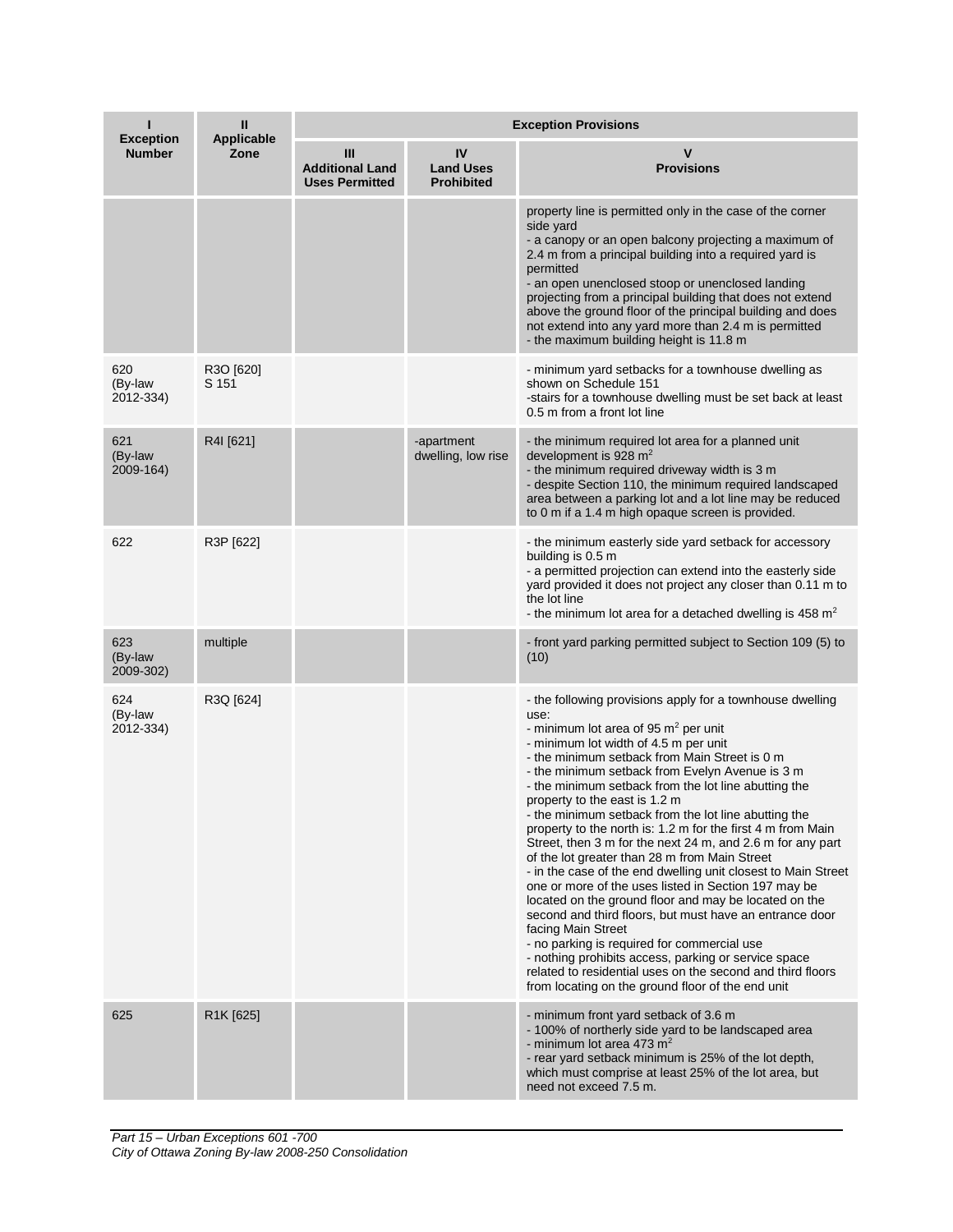| <b>Exception</b>                                                                                  | Ш<br><b>Applicable</b>                        | <b>Exception Provisions</b>                          |                                             |                                                                                                                                                                                                                                                                                                                                                                                                                                                                  |  |  |
|---------------------------------------------------------------------------------------------------|-----------------------------------------------|------------------------------------------------------|---------------------------------------------|------------------------------------------------------------------------------------------------------------------------------------------------------------------------------------------------------------------------------------------------------------------------------------------------------------------------------------------------------------------------------------------------------------------------------------------------------------------|--|--|
| <b>Number</b>                                                                                     | Zone                                          | Ш<br><b>Additional Land</b><br><b>Uses Permitted</b> | IV<br><b>Land Uses</b><br><b>Prohibited</b> | <b>Provisions</b>                                                                                                                                                                                                                                                                                                                                                                                                                                                |  |  |
|                                                                                                   |                                               |                                                      |                                             | - front yard parking permitted subject to Section 109 (5) to<br>(10)                                                                                                                                                                                                                                                                                                                                                                                             |  |  |
| 626                                                                                               | R <sub>1</sub> N [626]                        |                                                      |                                             | - the minimum lot area of an interior lot is 365 $m2$<br>- the minimum lot frontage of an interior lot is10 m                                                                                                                                                                                                                                                                                                                                                    |  |  |
| 627                                                                                               | R <sub>1</sub> M <sub>[627]</sub><br>R1N[627] |                                                      |                                             | - the maximum number of residents occupying a group<br>home (excluding staff and receiving family) is 15 of which<br>no more than 9 shall be adults.                                                                                                                                                                                                                                                                                                             |  |  |
| 628                                                                                               | R <sub>1</sub> N [628]                        |                                                      |                                             | - the minimum lot frontage is 15 m<br>- the minimum lot area is 400 $m2$                                                                                                                                                                                                                                                                                                                                                                                         |  |  |
| 629                                                                                               | R1E[629]                                      |                                                      |                                             | - minimum lot frontage 30 m<br>- interior minimum side yard is 1.2 m one side; 2.4 m other<br>side, except that the the 2.4 m may be reduced to 0.9 m<br>where a private garage is attached to the side of the<br>building<br>- maximum lot coverage is 25%.<br>- where a lot is not connected to a piped municipal water<br>supply, maximum lot coverage is 15%                                                                                                 |  |  |
| 630                                                                                               | R1E [630]                                     |                                                      |                                             | - secondary dwelling unit on private services is limited to<br>four bedrooms in total, until such time as the property is<br>serviced by sanitary sewers                                                                                                                                                                                                                                                                                                         |  |  |
| 631                                                                                               | R <sub>1</sub> F [631]                        |                                                      |                                             | - group home is permitted with a maximum of 15<br>residents, exclusive of staff                                                                                                                                                                                                                                                                                                                                                                                  |  |  |
| 632                                                                                               | R <sub>1</sub> FF [632]                       |                                                      |                                             | - solely and specifically for the purposes of calculating<br>minimum lot area, maximum lot coverage and minimum<br>rear yard requirements for lands described herein, the<br>owner of the lots on Plan 375 may utilize a portion of the<br>lane not exceeding 1.6 m in depth measured<br>perpendicularly from and running along the entire length of<br>the rear lot line but not extending beyond the points of<br>intersection with both of the side lot lines |  |  |
| 633<br>(By-law<br>2011-273)                                                                       | R1FF [633]                                    |                                                      |                                             | - minimum lot width 15 m<br>- maximum building height of building main 11m<br>- minimum front yard setback 4.5 m<br>- minimum rear yard setback 7.5 m<br>- minimum side yard setback 1.2 m                                                                                                                                                                                                                                                                       |  |  |
| 634                                                                                               | R <sub>1</sub> FF [634]                       |                                                      |                                             | - minimum rear yard setback 9 m                                                                                                                                                                                                                                                                                                                                                                                                                                  |  |  |
| 635<br>(OMB Order<br>File<br>#PL110686,<br>issued<br>October 24,<br>2012)<br>(By-law<br>2011-216) | R1V[635]<br>TM11[635]                         |                                                      |                                             | - minimum rear yard setback 3 m                                                                                                                                                                                                                                                                                                                                                                                                                                  |  |  |
| 636<br>(By-law<br>2015-41)                                                                        | R1VV [636]                                    |                                                      |                                             | -maximum building height: 8 m<br>-maximum lot coverage: 50%<br>(a) maximum number of residential dwelling units: 25<br>(b) for lots immediately abutting lands zoned R1E:<br>i) maximum number of lots abutting the R1E zone is seven<br>ii) minimum lot frontage 15 m                                                                                                                                                                                           |  |  |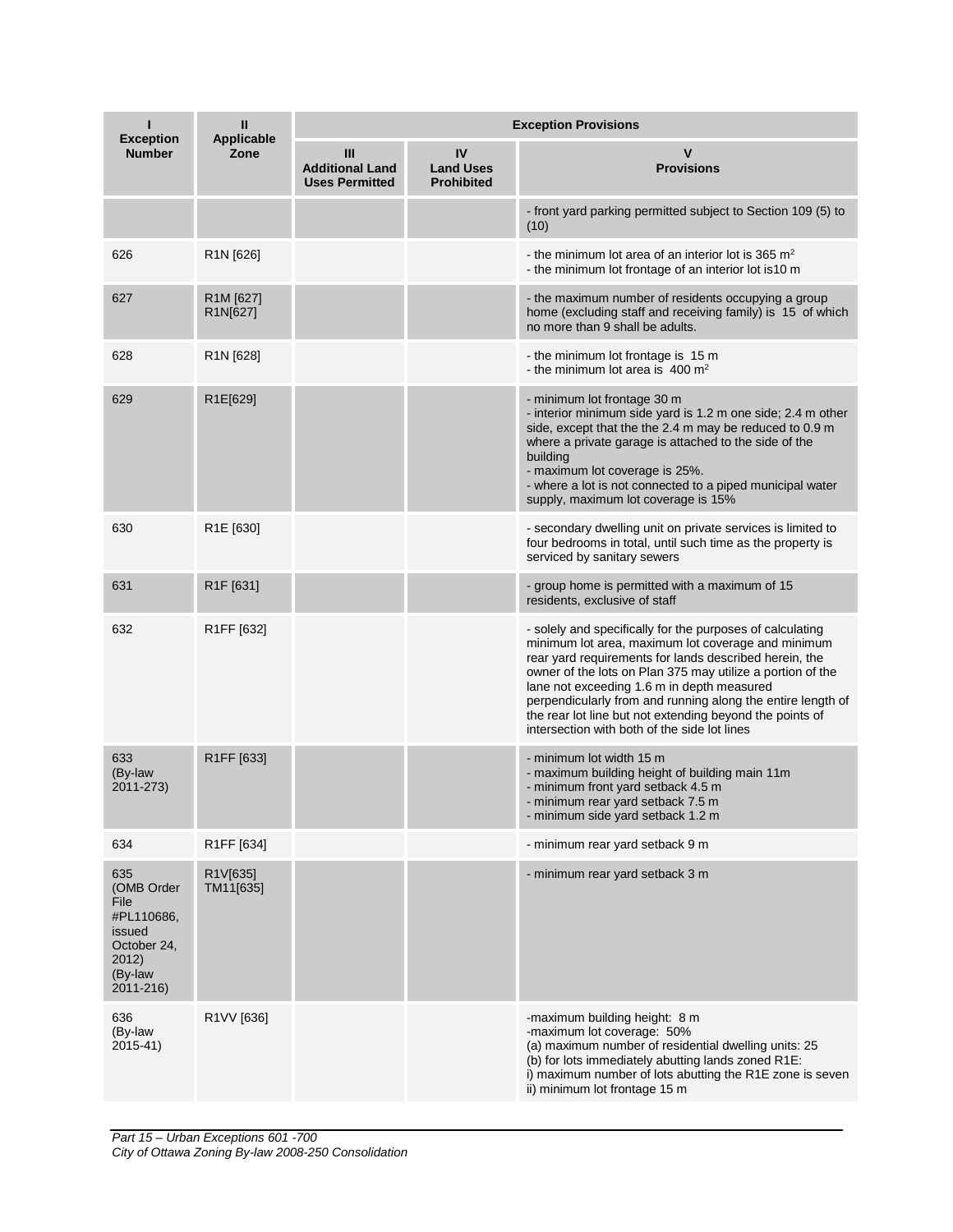| <b>Exception</b> | Ш<br>Applicable        | <b>Exception Provisions</b>                          |                                             |                                                                                                                                                                                                                                                                                                                                                                                                                                                                                                                                                                                                                                                                                                                                                                                                                                                                                                                                                                                                                                                                                                                                                                                                                                                                                                                                                                                                                                                                                                                                                                                                                                                                                                                                                                                                                                                                          |  |
|------------------|------------------------|------------------------------------------------------|---------------------------------------------|--------------------------------------------------------------------------------------------------------------------------------------------------------------------------------------------------------------------------------------------------------------------------------------------------------------------------------------------------------------------------------------------------------------------------------------------------------------------------------------------------------------------------------------------------------------------------------------------------------------------------------------------------------------------------------------------------------------------------------------------------------------------------------------------------------------------------------------------------------------------------------------------------------------------------------------------------------------------------------------------------------------------------------------------------------------------------------------------------------------------------------------------------------------------------------------------------------------------------------------------------------------------------------------------------------------------------------------------------------------------------------------------------------------------------------------------------------------------------------------------------------------------------------------------------------------------------------------------------------------------------------------------------------------------------------------------------------------------------------------------------------------------------------------------------------------------------------------------------------------------------|--|
| <b>Number</b>    | Zone                   | Ш<br><b>Additional Land</b><br><b>Uses Permitted</b> | IV<br><b>Land Uses</b><br><b>Prohibited</b> | <b>Provisions</b>                                                                                                                                                                                                                                                                                                                                                                                                                                                                                                                                                                                                                                                                                                                                                                                                                                                                                                                                                                                                                                                                                                                                                                                                                                                                                                                                                                                                                                                                                                                                                                                                                                                                                                                                                                                                                                                        |  |
|                  |                        |                                                      |                                             | iii) minimum lot depth 40 m<br>iv) 10 m landscaped buffer required adjacent to any rear<br>and side lot line abutting an R1E zone                                                                                                                                                                                                                                                                                                                                                                                                                                                                                                                                                                                                                                                                                                                                                                                                                                                                                                                                                                                                                                                                                                                                                                                                                                                                                                                                                                                                                                                                                                                                                                                                                                                                                                                                        |  |
| 637              | R1WW[637]              |                                                      |                                             | - minimum lot area is 555 $m2$                                                                                                                                                                                                                                                                                                                                                                                                                                                                                                                                                                                                                                                                                                                                                                                                                                                                                                                                                                                                                                                                                                                                                                                                                                                                                                                                                                                                                                                                                                                                                                                                                                                                                                                                                                                                                                           |  |
| 638              | R <sub>1</sub> E [638] |                                                      |                                             | - minimum lot area 650 m <sup>2</sup><br>- maximum lot coverage 40%<br>- maximum building height 10.7 m<br>- minimum front yard setback 6.5 m<br>- minimum side yard setback (one side and other side) 2<br>m<br>- minimum rear yard setback 7.5 m                                                                                                                                                                                                                                                                                                                                                                                                                                                                                                                                                                                                                                                                                                                                                                                                                                                                                                                                                                                                                                                                                                                                                                                                                                                                                                                                                                                                                                                                                                                                                                                                                       |  |
| 639              | R1E [639]              |                                                      |                                             | - maximum lot coverage 40%<br>- minimum rear yard setback 7.5 m                                                                                                                                                                                                                                                                                                                                                                                                                                                                                                                                                                                                                                                                                                                                                                                                                                                                                                                                                                                                                                                                                                                                                                                                                                                                                                                                                                                                                                                                                                                                                                                                                                                                                                                                                                                                          |  |
| 640              | R <sub>1</sub> E [640] |                                                      |                                             | - main building, accessory building, including a secondary<br>dwelling unit limited to four bedrooms in total, until such<br>time as this property is serviced by sanitary sewers                                                                                                                                                                                                                                                                                                                                                                                                                                                                                                                                                                                                                                                                                                                                                                                                                                                                                                                                                                                                                                                                                                                                                                                                                                                                                                                                                                                                                                                                                                                                                                                                                                                                                        |  |
| 641              | R2M [641]              |                                                      |                                             | - all vehicular access, for other than existing dwelling units<br>must be from a street other than Prince of Wales Drive                                                                                                                                                                                                                                                                                                                                                                                                                                                                                                                                                                                                                                                                                                                                                                                                                                                                                                                                                                                                                                                                                                                                                                                                                                                                                                                                                                                                                                                                                                                                                                                                                                                                                                                                                 |  |
| 642              | R2M [642]              |                                                      |                                             | - one detached dwelling per lot<br>- minimum lot area 300 $m2$<br>- minimum lot frontage 10 m<br>- maximum lot coverage 50%<br>- minimum front yard setback main building 3 m<br>- minimum front yard setback private garage 4.5 m<br>- minimum side yard setback 0.9 m<br>- minimum rear yard setback two or more storey dwelling<br>7.5 m, one storey dwelling 6 m<br>- minimum front yard setback for a main building applies<br>to both frontages for a corner lot<br>- minimum front yard setback with respect to garage may<br>be reduced to 3 m where the garage is at the same or<br>greater distance from the front lot line as the main<br>building, further, despite the provisions of Section 65, the<br>following additional obstructions are permitted:<br>I) a 0.6 m obstruction of the minimum front yard is<br>permitted with respect to second storey space<br>- further, the provisions of the R3Z subzone with regard to<br>special provisions for driveways, parking space(s) and<br>garages apply<br>-further, despite provisions of this by-law to the contrary,<br>on those lots on the south side of Stoneway Drive the<br>following special provision apply:<br>i) for a minimum of 20% of the dwelling units, the<br>maximum projection of the front wall of a garage maybe<br>no greater than 2.5 m closer to the front lot line than that<br>part of the main building which is closest to the front lot<br>line<br>- further, despite provisions of this by-law to the contrary,<br>on those lots on the north side of Stoneway Drive the<br>following special provisions apply:<br>i) for a minimum of 50% of the dwelling units, the<br>maximum projection of the front wall of a garage may be<br>no greater than 2.5 m (closer to the front lot line than that<br>part of the main building which is closest to the front lot<br>line. |  |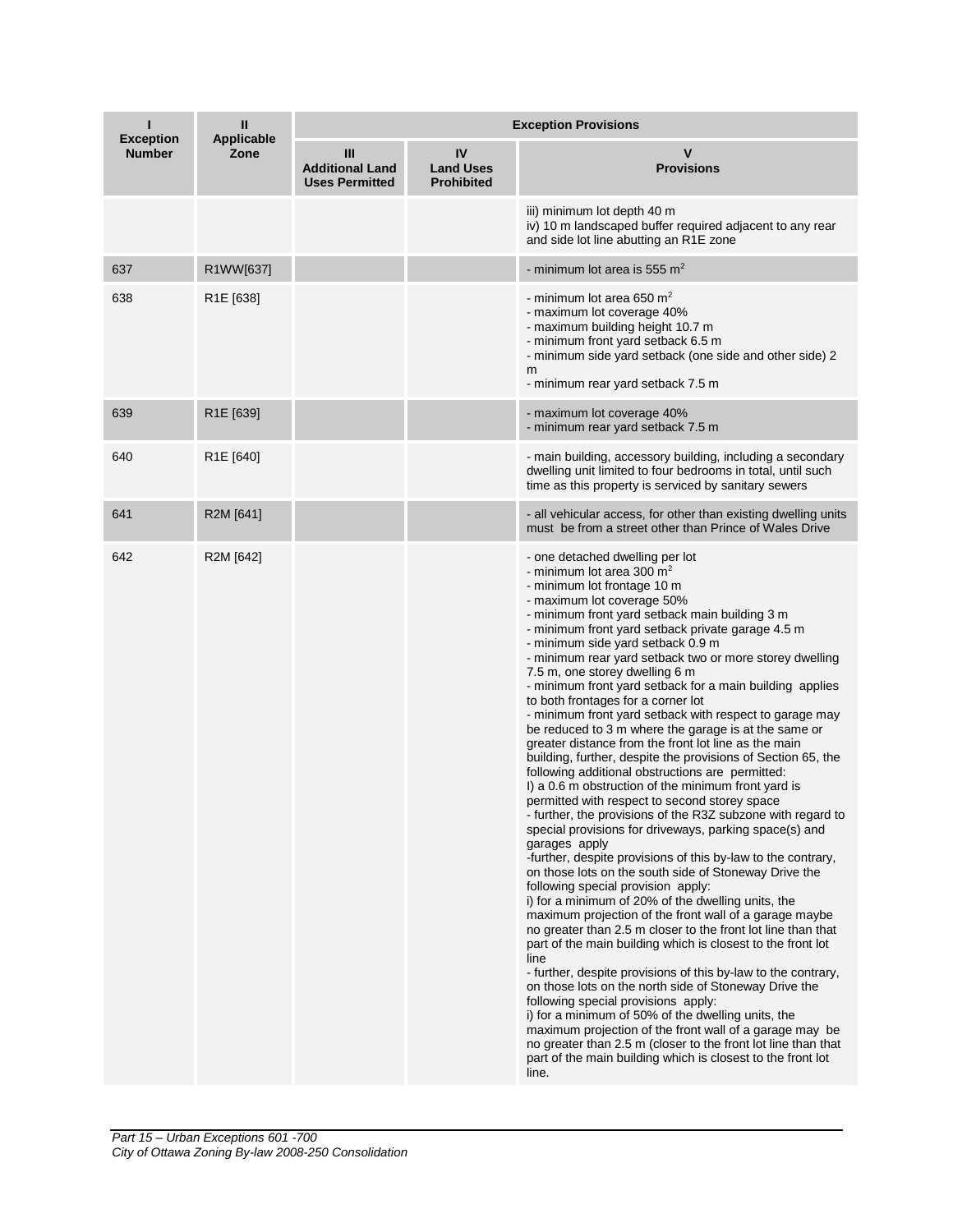| ı<br><b>Exception</b>       | Ш<br><b>Applicable</b>   | <b>Exception Provisions</b>                          |                                             |                                                                                                                                                                                                                                                                                                                                                                                                                                                                                                                                                                                                                                                                                                                                                                                                                                                                                                                                                                                                                                                                                                                                                                                                                                                                                                                                                                                                                                                                                                                                                                                                                                                                                                                                                                                                                                                                                                                                                                        |  |
|-----------------------------|--------------------------|------------------------------------------------------|---------------------------------------------|------------------------------------------------------------------------------------------------------------------------------------------------------------------------------------------------------------------------------------------------------------------------------------------------------------------------------------------------------------------------------------------------------------------------------------------------------------------------------------------------------------------------------------------------------------------------------------------------------------------------------------------------------------------------------------------------------------------------------------------------------------------------------------------------------------------------------------------------------------------------------------------------------------------------------------------------------------------------------------------------------------------------------------------------------------------------------------------------------------------------------------------------------------------------------------------------------------------------------------------------------------------------------------------------------------------------------------------------------------------------------------------------------------------------------------------------------------------------------------------------------------------------------------------------------------------------------------------------------------------------------------------------------------------------------------------------------------------------------------------------------------------------------------------------------------------------------------------------------------------------------------------------------------------------------------------------------------------------|--|
| <b>Number</b>               | Zone                     | Ш<br><b>Additional Land</b><br><b>Uses Permitted</b> | IV<br><b>Land Uses</b><br><b>Prohibited</b> | V<br><b>Provisions</b>                                                                                                                                                                                                                                                                                                                                                                                                                                                                                                                                                                                                                                                                                                                                                                                                                                                                                                                                                                                                                                                                                                                                                                                                                                                                                                                                                                                                                                                                                                                                                                                                                                                                                                                                                                                                                                                                                                                                                 |  |
| 643<br>(By-law<br>2012-334) | R3Z [643]                |                                                      |                                             | - minimum front yard setback 13 m<br>- minimum rear yard setback 1.5 m<br>- in the cases where a garage is detached from the main<br>building, the minimum front yard setback of 13 m may be<br>replaced by a minimum front yard setback of not less than<br>4.5 m in respect to the detached garage only<br>- townhouse dwelling minimum lot width of 5 m                                                                                                                                                                                                                                                                                                                                                                                                                                                                                                                                                                                                                                                                                                                                                                                                                                                                                                                                                                                                                                                                                                                                                                                                                                                                                                                                                                                                                                                                                                                                                                                                             |  |
| 644<br>(By-law<br>2012-334) | R3Z [644]                |                                                      |                                             | - maximum number of dwelling units 7<br>- townhouse dwelling minimum lot width of 5 m                                                                                                                                                                                                                                                                                                                                                                                                                                                                                                                                                                                                                                                                                                                                                                                                                                                                                                                                                                                                                                                                                                                                                                                                                                                                                                                                                                                                                                                                                                                                                                                                                                                                                                                                                                                                                                                                                  |  |
| 645<br>(By-law<br>2012-334) | R3Z [645]                |                                                      |                                             | - minimum front yard setback 13 m<br>- minimum rear yard setback 4.5 m<br>- in the case where a garage is detached from the main<br>building, the minimum front yard setback of 13 m may be<br>replaced by a minimum front yard setback of not less than<br>4.5 m in respect to the detached garage only<br>- townhouse dwelling minimum lot width of 5 m                                                                                                                                                                                                                                                                                                                                                                                                                                                                                                                                                                                                                                                                                                                                                                                                                                                                                                                                                                                                                                                                                                                                                                                                                                                                                                                                                                                                                                                                                                                                                                                                              |  |
| 646                         | R3Z [646]                |                                                      |                                             | - maximum number of dwelling units 7<br>- a total of 7 parking spaces signed for visitor parking must<br>be provided within the required front yard.                                                                                                                                                                                                                                                                                                                                                                                                                                                                                                                                                                                                                                                                                                                                                                                                                                                                                                                                                                                                                                                                                                                                                                                                                                                                                                                                                                                                                                                                                                                                                                                                                                                                                                                                                                                                                   |  |
| 647<br>(By-law<br>2012-334) | R3Z [647]-h<br>R3Z [647] |                                                      |                                             | - mixed-use buildings are also permitted,<br>- vehicular access to a mixed-use building is prohibited<br>from Deerfox Drive.<br>- the second and third storey of a mixed-use building must<br>be used for apartment uses, and the first storey must be<br>used for one of the following uses:<br>i) office<br>ii) medical facility<br>iii) personal service business establishment<br>iv) retail business, limited to a craft store. Retail sales is<br>limited to those goods and articles which are produced<br>within the building<br>- despite Section 101, the required parking provisions for<br>uses named above must be calculated at the rate of 1<br>space per each 40.8 m <sup>2</sup> of gross floor area<br>- the minimum front yard for a mixed-use building from the<br>lot lines abutting Strandherd and Claridge Drives is 3.1 m;<br>- the minimum rear yard for a mixed-use building from the<br>lot line abutting Deerfox Drive is 9.0 m;<br>- the minimum rear yard required for a townhouse dwelling<br>is 6.0 m per dwelling unit;<br>- the minimum side yard required for a townhouse dwelling<br>is 1.2 m per building;<br>- the minimum lot area per dwelling unit of a townhouse<br>dwelling is $144 \text{ m}^2$ ;<br>- despite anything to the contrary in this By-law, the lands<br>zoned R3Z[647] are considered one lot for zoning<br>purposes, notwithstanding the lawful division of a lot<br>pursuant to the Planning Act, as amended, the<br>Condominium Act, as amended, or any similar legislation;<br>- the holding symbol (h) may be removed under the<br>following conditions:<br>(i) the provision of services to the property from central<br>systems for water supply and sewage treatment to the<br>satisfaction of the City,<br>(ii) the owner entering into a site plan control agreement<br>with the City, which addresses the relevant development<br>details.<br>- despite the permitted uses no person shall use any |  |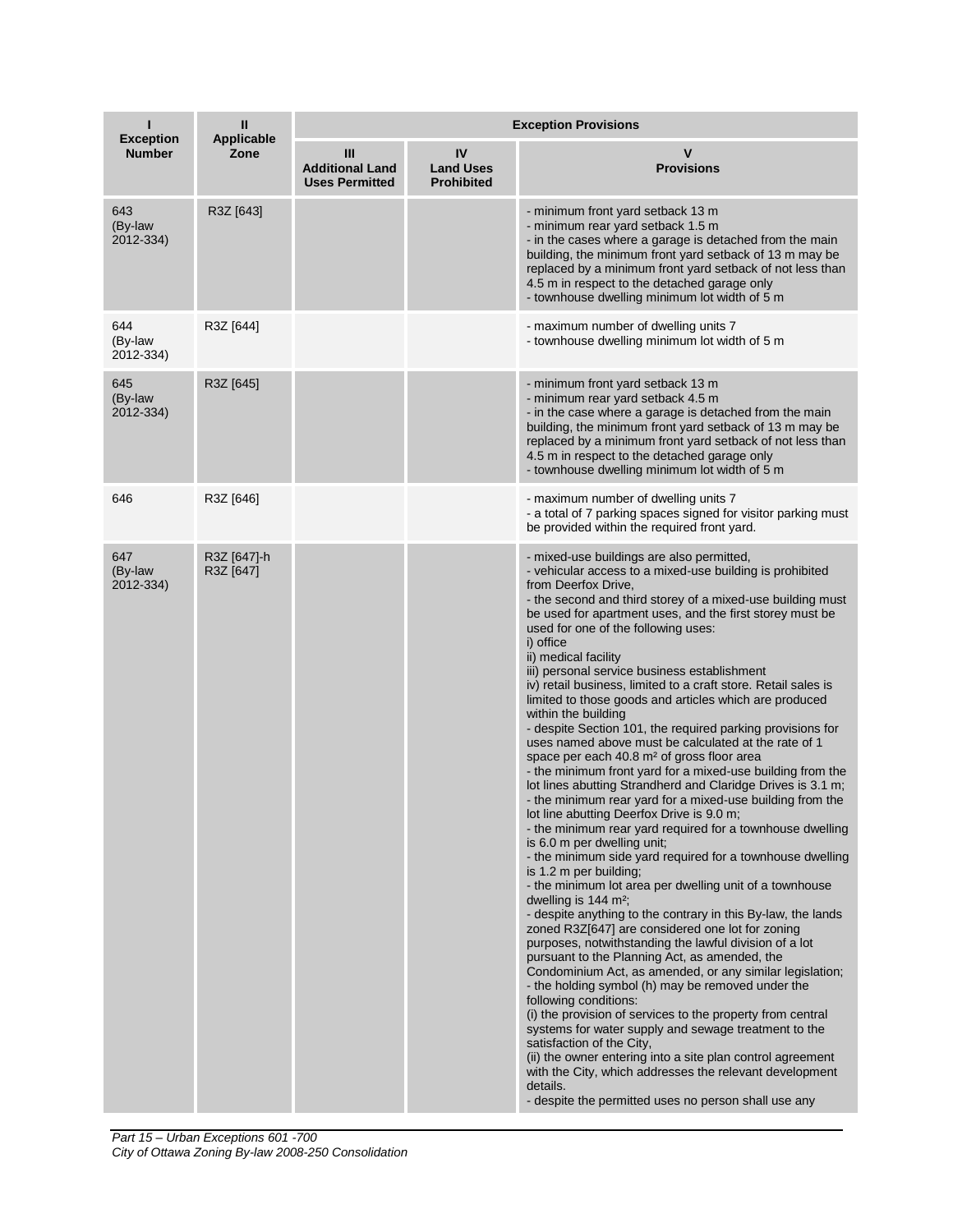| <b>Exception</b>            | Ш<br><b>Applicable</b> | <b>Exception Provisions</b>                          |                                             |                                                                                                                                                                                                                                                                                                                                                                                                                                                                                                                        |  |
|-----------------------------|------------------------|------------------------------------------------------|---------------------------------------------|------------------------------------------------------------------------------------------------------------------------------------------------------------------------------------------------------------------------------------------------------------------------------------------------------------------------------------------------------------------------------------------------------------------------------------------------------------------------------------------------------------------------|--|
| <b>Number</b>               | Zone                   | Ш<br><b>Additional Land</b><br><b>Uses Permitted</b> | IV<br><b>Land Uses</b><br><b>Prohibited</b> | ٧<br><b>Provisions</b>                                                                                                                                                                                                                                                                                                                                                                                                                                                                                                 |  |
|                             |                        |                                                      |                                             | building or structure or land for any purpose other than<br>that for which it was used on May 23rd 1996 being the<br>date of passing of By-law 047-96 until such time as the<br>holding symbol (h) is removed                                                                                                                                                                                                                                                                                                          |  |
| 648                         | R3Z [648]              |                                                      |                                             | - minimum lot frontage 5 m per dwelling unit<br>- minimum front yard setback 3 m<br>- maximum number of dwelling units 10                                                                                                                                                                                                                                                                                                                                                                                              |  |
| 649<br>(By-law<br>2012-334) | R3Z [649]              |                                                      |                                             | - townhouse dwelling minimum lot width of 5 m<br>- one lot for zoning purposes<br>- the foregoing does not apply if the severed lots comply<br>with the provisions of the subzone                                                                                                                                                                                                                                                                                                                                      |  |
| 650<br>(By-law<br>2012-334) | R3Z [650]              |                                                      |                                             | - maximum dwelling units 20<br>- no maximum lot coverage - minimum front yard setback<br>3 <sub>m</sub><br>- minimum rear yard setback 5 m<br>- minimum side yard setback 3 m<br>- one lot for zoning purposes<br>- townhouse dwelling minimum lot width of 5 m                                                                                                                                                                                                                                                        |  |
| 651<br>(By-law<br>2012-334) | R3Z [651]              |                                                      |                                             | - maximum dwelling units 37<br>- minimum lot area 15,923 $m2$<br>- minimum lot frontage 18 m<br>- no maximum lot coverage<br>- maximum building height-main building 7.7 m<br>- minimum building setback from private street 5.5 m<br>- minimum building setback from individual rear property<br>lines: south property line 7 m, remainder of property 6 m<br>- minimum building setback from individual side property<br>lines 1 m<br>- one lot for zoning purposes<br>- townhouse dwelling minimum lot width of 5 m |  |
| 652<br>(By-law<br>2012-334) | R3Z [652]              |                                                      |                                             | - for lots which are partially located within both the EP and<br>the R3Z zone, all calculations of density, lot area, lot<br>coverage, front yard setback, rear yard setback, side yard<br>setback include that portion of the lot which is zoned EP.<br>However, no buildings or structures are permitted within<br>the limits of the EP zone except in accordance with the<br>provisions of this zone<br>- townhouse dwelling minimum lot width of 5 m                                                               |  |
| 653                         | R3Z [653] S<br>153     |                                                      |                                             | - Table 160A does not apply and development must<br>conform to the requirements as noted and shown on<br>Schedule 153<br>- the land R3Z [653] is considered one lot for the purposes<br>of determining zoning requirements despite the lawful<br>severance of a lot pursuant to the Planning Act of<br>Condominium Act.                                                                                                                                                                                                |  |
| 654<br>(By-law<br>2012-334) | R3Z [654]              | - apartment<br>dwelling, low rise                    |                                             | - townhouse dwelling minimum lot width of 5 m<br>- an apartment dwelling, low rise is subject to the<br>provisions of subzone R4Z                                                                                                                                                                                                                                                                                                                                                                                      |  |
| 655                         | R3Z [655]              |                                                      |                                             | - one lot for zoning purposes<br>- the foregoing does not apply if the severed lots comply<br>with Section 131 or if minor variances are granted<br>respecting the provisions of Section131 pertaining to lots<br>and any other applicable R3Z[655] requirements                                                                                                                                                                                                                                                       |  |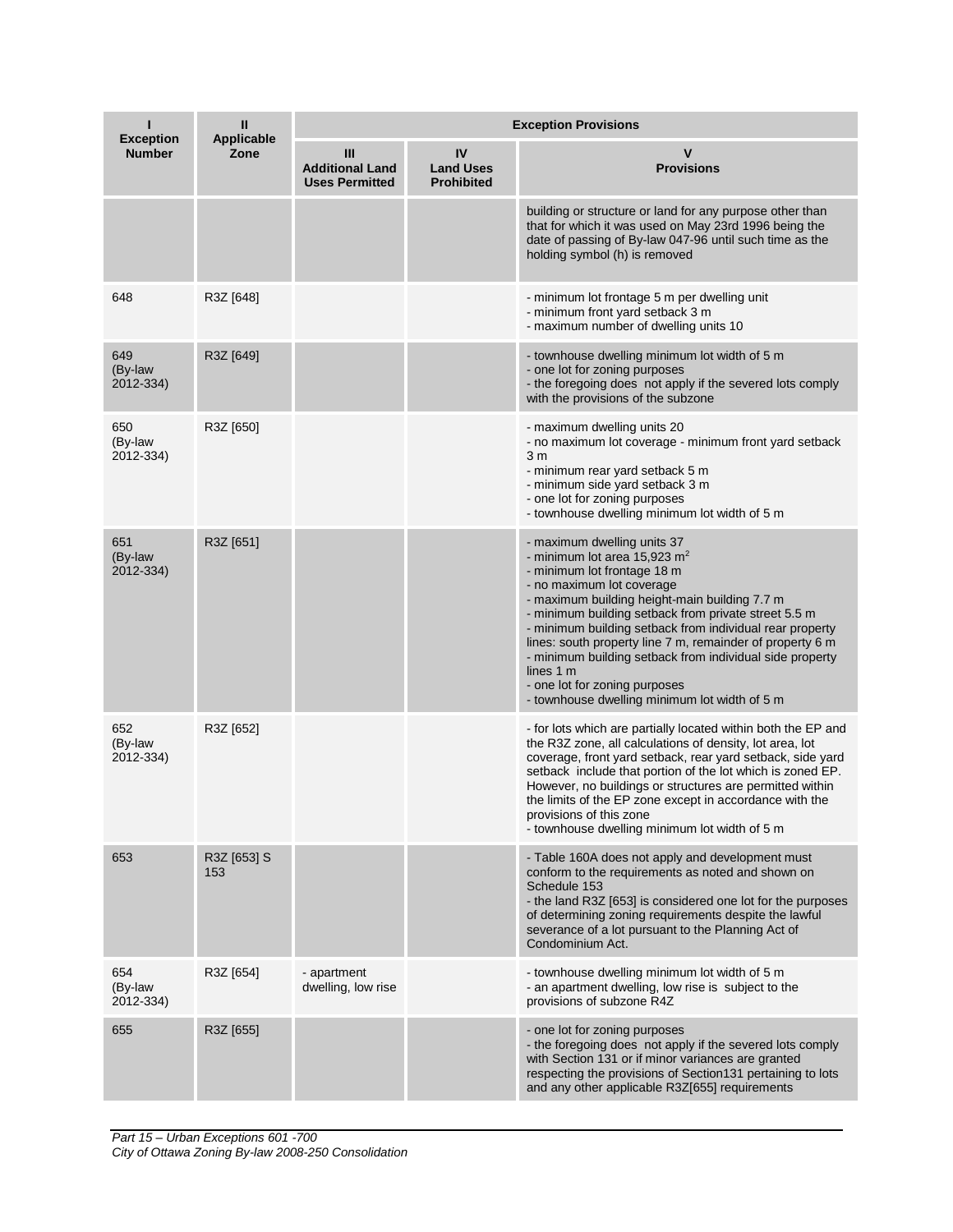| <b>Exception</b>            | Ш<br><b>Applicable</b> | <b>Exception Provisions</b>                          |                                               |                                                                                                                                                                                                                                                                                                                                                                                                                                                                                                                         |  |  |
|-----------------------------|------------------------|------------------------------------------------------|-----------------------------------------------|-------------------------------------------------------------------------------------------------------------------------------------------------------------------------------------------------------------------------------------------------------------------------------------------------------------------------------------------------------------------------------------------------------------------------------------------------------------------------------------------------------------------------|--|--|
| <b>Number</b>               | Zone                   | Ш<br><b>Additional Land</b><br><b>Uses Permitted</b> | IV<br><b>Land Uses</b><br><b>Prohibited</b>   | <b>Provisions</b>                                                                                                                                                                                                                                                                                                                                                                                                                                                                                                       |  |  |
|                             |                        |                                                      |                                               | - the following additional obstructions are permitted: 0.6 m<br>obstruction of the minimum front yard or minimum rear<br>yard with respect to second storey space<br>- maximum lot coverage is 55%                                                                                                                                                                                                                                                                                                                      |  |  |
| 656<br>(By-law<br>2012-334) | R3Z [656]              |                                                      |                                               | - maximum density 8 dwelling units<br>- maximum lot coverage - no maximum<br>- minimum front yard setback 3 m<br>- minimum rear yard setback 1.2 m<br>- minimum side yard setback, one side 1.2 m<br>- minimum side yard setback, other side 10.2 m<br>- one lot for zoning purposes<br>- decks are permitted to encroach into the required front<br>yard along the northerly property line and into the required<br>side yard along the westerly property line by 2 m<br>- townhouse dwelling minimum lot width of 5 m |  |  |
| 657<br>(By-law<br>2012-334) | R3Z [657]              |                                                      |                                               | - minimum side yard setback 3.5 m<br>- maximum building height 11 m<br>- maximum lot coverage 55%<br>- minimum side yard setback to be provided with respect<br>to side yard abutting walkway blocks only<br>- townhouse dwelling minimum lot width of 5 m                                                                                                                                                                                                                                                              |  |  |
| 658<br>(By-law<br>2012-334) | R3Z [658]              |                                                      |                                               | - maximum building height 11 m<br>- maximum lot coverage 55%<br>- minimum side yard setback 3 m abutting walkway blocks<br>only<br>- townhouse dwelling minimum lot width of 5 m                                                                                                                                                                                                                                                                                                                                        |  |  |
| 659                         | R3Z [659]              |                                                      |                                               | - one lot for zoning purposes<br>- the foregoing does not apply if the severed lots comply<br>with Section 131 or if minor variances are granted<br>respecting the provisions of Section 131 pertaining to lots<br>and any other applicable requirements                                                                                                                                                                                                                                                                |  |  |
| 660                         | R3Z [660]              |                                                      |                                               | - one lot for zoning purposes<br>- the foregoing does not apply if the severed lots comply<br>with Section 131 or if minor variances are granted<br>respecting the provisions of Section 131 pertaining to lots<br>and any other applicable requirements                                                                                                                                                                                                                                                                |  |  |
| 661<br>(By-law<br>2008-326) | R1Z [661]              |                                                      | - all uses other<br>than detached<br>dwelling | - maximum lot coverage 55%<br>- minimum rear yard setback 5 m<br>- minimum side yard setback on one side: 1.2m<br>- minimum side yard setback on garage side: 0.6m<br>- maximum front yard and rear yard eaves 1 m<br>- maximum side yard projection for eaves: 0.6 m<br>- maximum front yard and rear yard bay windows 1 m<br>- maximum side yard projection for bay windows: 0.6 m<br>- despite the encroachment provision above, no eave or<br>bay window is to be within 0.3 m of any property line                 |  |  |
| 662                         | R3Z [662]              |                                                      |                                               | - lots with a frontage of 10.5 m or less is not restricted to<br>a single car garage having a maximum width of 4.8 m,<br>further, double car garages may be permitted<br>- the maximum projection of the front wall of a garage may<br>not be located more than 2.5 m closer to the front lot line<br>than the front wall (first or second storey) of the main<br>building                                                                                                                                              |  |  |
| 663                         | R3Z [663]              |                                                      |                                               | - the maximum projection of the front wall of a garage may                                                                                                                                                                                                                                                                                                                                                                                                                                                              |  |  |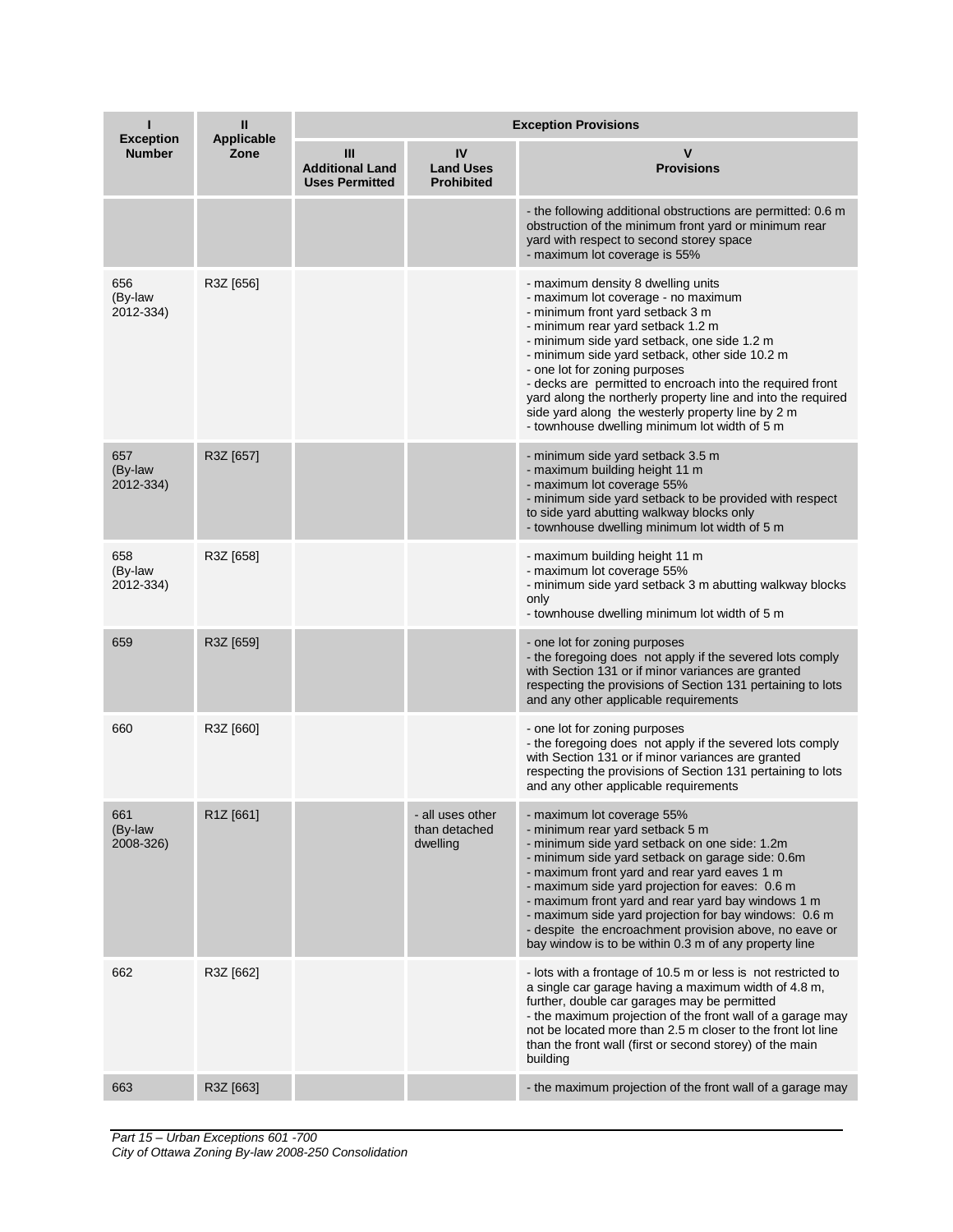| <b>Exception</b>            | Ш<br><b>Applicable</b> | <b>Exception Provisions</b>                          |                                               |                                                                                                                                                                                                                                                                                                                                                                                                                                                                                                                                                                                                                                                                                                                                                                                                                                                                                                                                                                                                                                                                                                                                                                                                                                                                                                                                                                                                                                                                                           |  |
|-----------------------------|------------------------|------------------------------------------------------|-----------------------------------------------|-------------------------------------------------------------------------------------------------------------------------------------------------------------------------------------------------------------------------------------------------------------------------------------------------------------------------------------------------------------------------------------------------------------------------------------------------------------------------------------------------------------------------------------------------------------------------------------------------------------------------------------------------------------------------------------------------------------------------------------------------------------------------------------------------------------------------------------------------------------------------------------------------------------------------------------------------------------------------------------------------------------------------------------------------------------------------------------------------------------------------------------------------------------------------------------------------------------------------------------------------------------------------------------------------------------------------------------------------------------------------------------------------------------------------------------------------------------------------------------------|--|
| <b>Number</b>               | Zone                   | Ш<br><b>Additional Land</b><br><b>Uses Permitted</b> | IV<br><b>Land Uses</b><br><b>Prohibited</b>   | v<br><b>Provisions</b>                                                                                                                                                                                                                                                                                                                                                                                                                                                                                                                                                                                                                                                                                                                                                                                                                                                                                                                                                                                                                                                                                                                                                                                                                                                                                                                                                                                                                                                                    |  |
|                             |                        |                                                      |                                               | not be located more than 2.5 m closer to the front lot line<br>than the front wall (first or second storey) of the main<br>building or:<br>- the front wall of a garage may not be located more than<br>2.5 m closer to the front lot line than at least one of the<br>following:<br>i) the front wall of the first storey of the main building<br>ii) a covered porch or platform with or without a second<br>floor projection above it<br>- whichever feature, i) or ii), is closest to the front wall of<br>the garage, must have a minimum width of 2.5 m                                                                                                                                                                                                                                                                                                                                                                                                                                                                                                                                                                                                                                                                                                                                                                                                                                                                                                                             |  |
| 664                         | R <sub>1</sub> Z [664] |                                                      | - all uses other<br>than detached<br>dwelling | - maximum building height, accessory building 5 m                                                                                                                                                                                                                                                                                                                                                                                                                                                                                                                                                                                                                                                                                                                                                                                                                                                                                                                                                                                                                                                                                                                                                                                                                                                                                                                                                                                                                                         |  |
| 665                         | R3Z [665]              | - snow disposal<br>facility, interim<br>use          |                                               | - the snow disposal facility is permitted prior to and after<br>the removal of the holding symbol                                                                                                                                                                                                                                                                                                                                                                                                                                                                                                                                                                                                                                                                                                                                                                                                                                                                                                                                                                                                                                                                                                                                                                                                                                                                                                                                                                                         |  |
| 666                         | R3Z [666]              |                                                      |                                               | - minimum front yard setback 2 m<br>- minimum rear yard setback 3 m                                                                                                                                                                                                                                                                                                                                                                                                                                                                                                                                                                                                                                                                                                                                                                                                                                                                                                                                                                                                                                                                                                                                                                                                                                                                                                                                                                                                                       |  |
| 667                         | R1Z [667]              |                                                      | - all uses other<br>than detached<br>dwelling | - lot frontage 19.8 m                                                                                                                                                                                                                                                                                                                                                                                                                                                                                                                                                                                                                                                                                                                                                                                                                                                                                                                                                                                                                                                                                                                                                                                                                                                                                                                                                                                                                                                                     |  |
| 668                         | R3Z [668]              |                                                      |                                               | - maximum dwelling units 13<br>- maximum main building height 12 m<br>- no maximum lot coverage<br>- minimum lot area per dwelling unit 120 $m2$<br>- minimum lot frontage per dwelling unit on private or<br>public streets 5.5 m<br>- minimum front yard setback per dwelling unit on Guthrie<br>Street or private street* 2 m<br>- minimum front yard setback per dwelling unit on<br>Monterey Drive* 1 m<br>- minimum side yard setback per dwelling unit 0 m*<br>- minimum rear yard setback per dwelling unit 5 m*<br>* any main building that fronts, flanks or backs on to<br>Graham Creek, must have a 7.5 m setback from the<br>1:100 year flood plain (74 m contour level above sea level)<br>and a minimum 15 m setback from the normal high water<br>mark of Graham Creek (71.5 m contour level above sea<br>level) to the satisfaction of the Rideau Valley Conservation<br>Authority<br>- despite Section 55 or the above exception, a detached<br>garage may be built at the rear lot line with a minimum<br>rear yard of 0m<br>- despite anything in this By-law to the contrary, the main<br>building, and all permitted obstructions of yards under<br>Section 65 must at a minimum leave a 0.5 m setback<br>between any building, or structure, and the front lot line<br>-the lands zoned R3Z[668] continue to be considered<br>one lot for zoning purposes despite the lawful division of a<br>lot pursuant to the Planning Act R.S.O. 1990 C.P. 13, as<br>amended. |  |
| 669<br>(By-law<br>2012-334) | R3Z [669]              |                                                      |                                               | - the end units only for townhouse dwelling are not<br>restricted to a single car garage having a maximum width<br>of 4.8 m, further, double car garages may be permitted                                                                                                                                                                                                                                                                                                                                                                                                                                                                                                                                                                                                                                                                                                                                                                                                                                                                                                                                                                                                                                                                                                                                                                                                                                                                                                                 |  |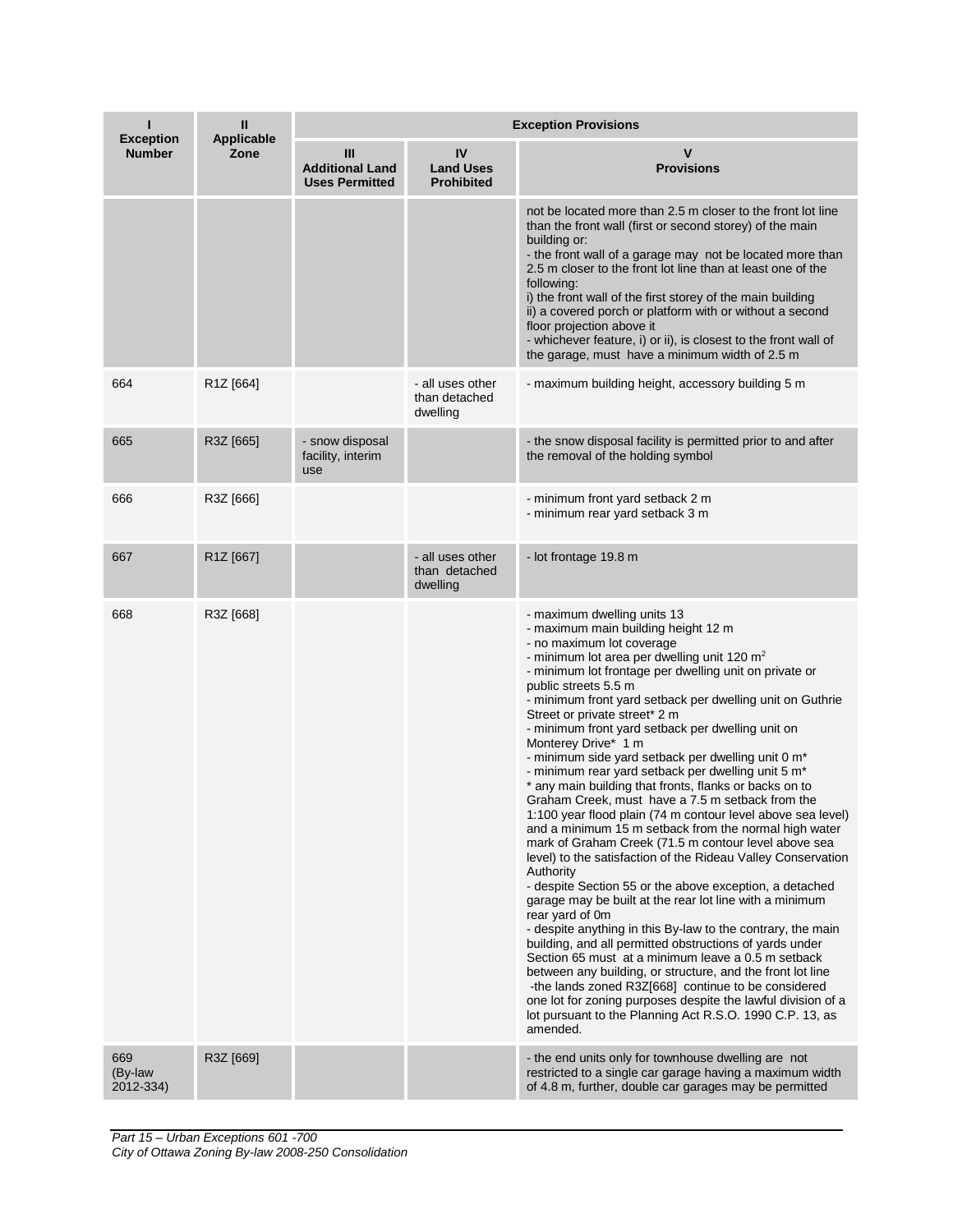| <b>Exception</b>            | Ш<br><b>Applicable</b> | <b>Exception Provisions</b>                          |                                             |                                                                                                                                                                                                                                                                                                                                                                                                                                                                                                                                                                                                                                                                                                                                                                                                                                                                                                                                                                                                                                                               |  |
|-----------------------------|------------------------|------------------------------------------------------|---------------------------------------------|---------------------------------------------------------------------------------------------------------------------------------------------------------------------------------------------------------------------------------------------------------------------------------------------------------------------------------------------------------------------------------------------------------------------------------------------------------------------------------------------------------------------------------------------------------------------------------------------------------------------------------------------------------------------------------------------------------------------------------------------------------------------------------------------------------------------------------------------------------------------------------------------------------------------------------------------------------------------------------------------------------------------------------------------------------------|--|
| <b>Number</b>               | Zone                   | Ш<br><b>Additional Land</b><br><b>Uses Permitted</b> | IV<br><b>Land Uses</b><br><b>Prohibited</b> | <b>Provisions</b>                                                                                                                                                                                                                                                                                                                                                                                                                                                                                                                                                                                                                                                                                                                                                                                                                                                                                                                                                                                                                                             |  |
|                             |                        |                                                      |                                             | and no more than 50% of the area of any required front<br>yard as a driveway or parking space<br>- at least 40% of any required front yard must be soft<br>landscaping                                                                                                                                                                                                                                                                                                                                                                                                                                                                                                                                                                                                                                                                                                                                                                                                                                                                                        |  |
| 670<br>(By-law<br>2012-334) | R3Z [670]              |                                                      |                                             | - minimum rear yard setback 7m<br>- minimum length of required parking space for townhouse<br>dwelling 3 m                                                                                                                                                                                                                                                                                                                                                                                                                                                                                                                                                                                                                                                                                                                                                                                                                                                                                                                                                    |  |
| 671                         | R3Z [671]              |                                                      |                                             | - minimum rear yard setback, two storey dwelling 7 m                                                                                                                                                                                                                                                                                                                                                                                                                                                                                                                                                                                                                                                                                                                                                                                                                                                                                                                                                                                                          |  |
| 672                         | R3Z [672] -h           |                                                      |                                             | i) no person may use any building or structure or land for<br>any purpose other than that for which it was used on the<br>date it was zoned R3Z [672]-h;<br>ii) an amendment to this by-law to remove the holding<br>provisions is conditional upon the following:<br>- the provision of a subdivision or reference plan indicating<br>an appropriate density and mixture and layout of lot sizes<br>and unit types in conformity with the applicable Secondary<br>Plan;<br>- approval of site plans<br>- it is the purpose and intent of this zone that lands so<br>designated will ultimately be used for R3Z purposes. The<br>removal of the holding provisions denoted by the "h" suffix<br>will be conditional upon plans being approved which<br>satisfy the objectives of the Secondary Plan with respect<br>to considerations including the following: density, lot sizes,<br>unit mix, lot and building orientation, building relationship<br>to the street and open spaces, compatibility with adjacent<br>development, and streetscape objectives. |  |
| 673<br>(By-law<br>2012-334) | R3Z [673]              |                                                      |                                             | maximum lot coverage 55%<br>- maximum building height 11 m<br>- a maximum projection of 2.5 m into the front, corner side<br>or rear yard is permitted, provided it does not exceed a<br>height greater than the horizontal distance to the affected<br>front, corner side, or rear lot line; and a porch must not be<br>located closer than 1m to the front, corner side or rear lot<br>line<br>-the following additional obstructions are permitted: 0.6 m<br>obstruction of the minimum front yard or minimum rear<br>yard with respect to second storey space<br>- townhouse dwelling minimum lot width of 5 m<br>- the following additional obstructions are permitted: 0.6 m<br>obstruction of the minimum front yard or minimum rear<br>yard                                                                                                                                                                                                                                                                                                           |  |
| 674<br>(By-law<br>2012-334) | R3Z [674]S<br>91       |                                                      |                                             | - the land is considered one lot for the purposes of<br>determining zoning requirements despite the lawful<br>severance of a lot pursuant to the Planning Act or the<br>Condominium Act<br>- the yard setbacks are determined as per Schedule 91<br>- the maximum number of dwelling units allowed is 50<br>- the minimum lot frontage requirement is 97 m<br>- the spacing between main buildings is 2.4 m<br>- the provisions of Section 65 apply to each dwelling unit<br>and its associated lands with all necessary modifications<br>- townhouse dwelling minimum lot width of 5 m<br>- maximum building height 9.2 m                                                                                                                                                                                                                                                                                                                                                                                                                                    |  |
| 675<br>(By-law              | R3Z [675]              |                                                      |                                             | - minimum front yard setback 13 m *<br>* in the cases where a garage is detached from the main                                                                                                                                                                                                                                                                                                                                                                                                                                                                                                                                                                                                                                                                                                                                                                                                                                                                                                                                                                |  |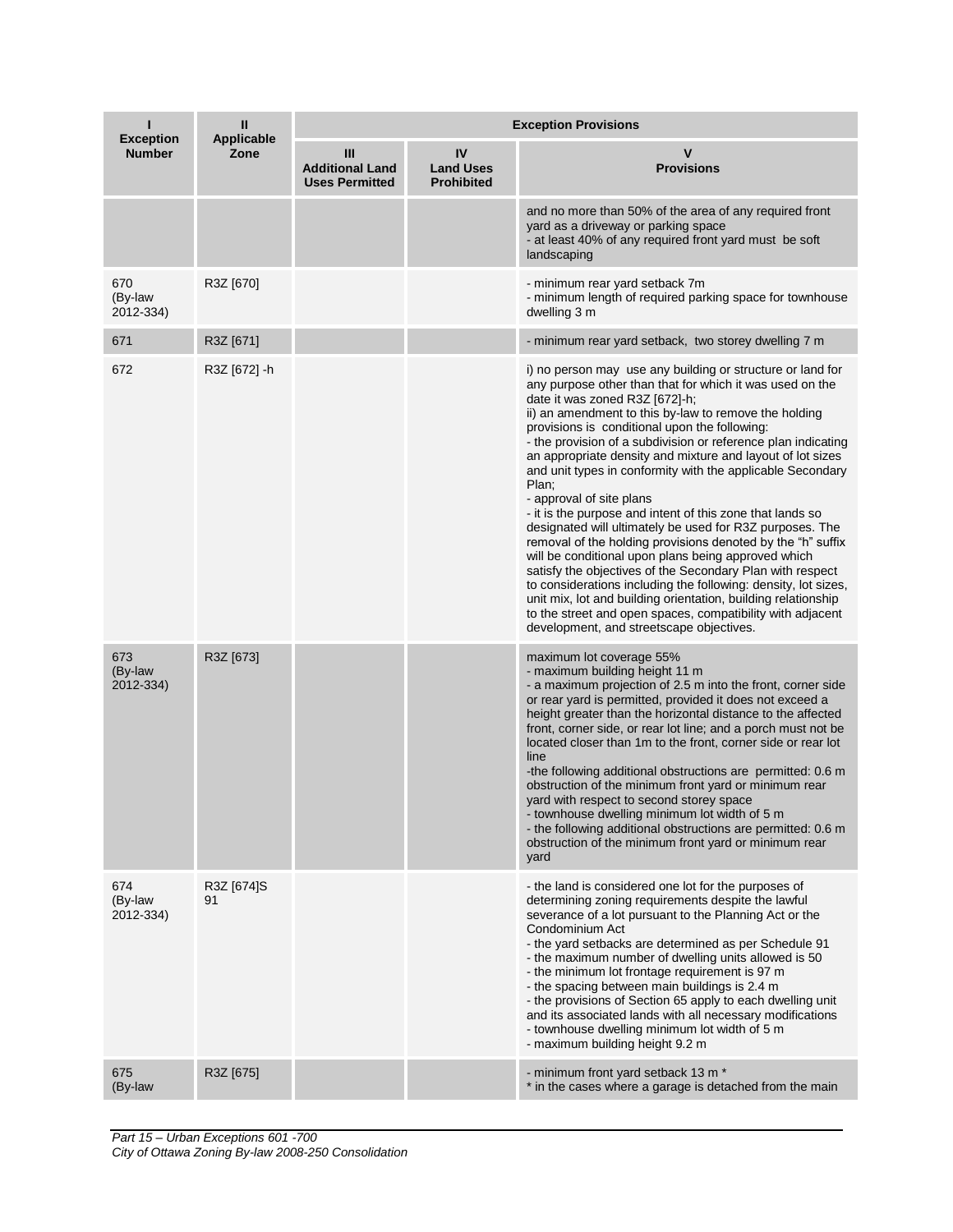| <b>Exception</b>            | Ш<br>Applicable                               | <b>Exception Provisions</b>                          |                                             |                                                                                                                                                                                                                                                                                                                                                       |  |  |
|-----------------------------|-----------------------------------------------|------------------------------------------------------|---------------------------------------------|-------------------------------------------------------------------------------------------------------------------------------------------------------------------------------------------------------------------------------------------------------------------------------------------------------------------------------------------------------|--|--|
| <b>Number</b>               | Zone                                          | Ш<br><b>Additional Land</b><br><b>Uses Permitted</b> | IV<br><b>Land Uses</b><br><b>Prohibited</b> | <b>Provisions</b>                                                                                                                                                                                                                                                                                                                                     |  |  |
| 2012-334)                   |                                               |                                                      |                                             | building, the minimum front yard setback of 13 m may be<br>replaced by a minimum front yard setback of not less than<br>4.5 m in respect to the detached garage only<br>- minimum rear yard setback 1.5 m<br>- townhouse dwelling minimum lot width of 5 m                                                                                            |  |  |
| 676                         | R1Z [676]                                     |                                                      |                                             | - minimum lot frontage 19.8 m                                                                                                                                                                                                                                                                                                                         |  |  |
| 677<br>(By-law<br>2012-334) | R1HH [677]                                    |                                                      |                                             | - minimum lot width: 23 m<br>- minimum lot area: $1,390m^2$                                                                                                                                                                                                                                                                                           |  |  |
| 678                         | R <sub>1</sub> L [678]                        |                                                      |                                             | - the rear yard setback may be reduced to 6 m                                                                                                                                                                                                                                                                                                         |  |  |
| 679                         | R <sub>1</sub> L <sub>[679]</sub><br>R1N[679] |                                                      |                                             | - the minimum lot area may be reduced to 452 m <sup>2</sup>                                                                                                                                                                                                                                                                                           |  |  |
| 680                         | R <sub>1</sub> N [680]                        |                                                      |                                             | - minimum front yard setback 6 m, except with respect to a<br>private garage attached to a main building, the front yard<br>setback may be reduced to a minimum of 4.5 m provided<br>that the distance to the main building remains at 6 m<br>- minimum rear yard setback 9 m<br>- maximum building height main building 7.8 m                        |  |  |
| 681                         | R <sub>1</sub> N <sub>[681]</sub>             |                                                      |                                             | - minimum lot area 460 $m2$<br>- minimum front yard setback 6 m except with respect to a<br>private garage attached to a main building, the front yard<br>setback may be reduced to a minimum of 4.5 m provided<br>that the distance to the main building remains at 6 m<br>- maximum lot coverage 41%                                                |  |  |
| 682                         | R <sub>1</sub> L [682]                        |                                                      |                                             | - maximum building height main building 6 m<br>- maximum number of storeys 1                                                                                                                                                                                                                                                                          |  |  |
| 683                         | R1U [683]                                     |                                                      |                                             | - minimum rear yard setback 9 m<br>- maximum building height main building 7.8 m                                                                                                                                                                                                                                                                      |  |  |
| 684                         | R1U [684]                                     |                                                      |                                             | - the side yard setback requirement is 1.2 m on each side                                                                                                                                                                                                                                                                                             |  |  |
| 685                         | R <sub>1</sub> S [685]                        |                                                      |                                             | - the front yard setback for a private garage may be<br>reduced to 4.5 m provided that the distance to the main<br>building remains at 6 m<br>- minimum side yard setback 0 m<br>- maximum building height 7.5 m<br>- minimum rear yard setback 7.5 m, except for corner lot 6<br>m<br>- building spacing minimum 1.5 m<br>- maximum lot coverage 40% |  |  |
| 686                         | R1V [686]                                     |                                                      |                                             | - minimum front yard setback 4.5 m<br>- minimum rear yard setback 9 m                                                                                                                                                                                                                                                                                 |  |  |
| 687                         | R1U [687]                                     |                                                      |                                             | - minimum lot width is 9.5 m                                                                                                                                                                                                                                                                                                                          |  |  |
| 688                         | R1U [688]                                     |                                                      |                                             | - the minimum lot width is 12.3 m                                                                                                                                                                                                                                                                                                                     |  |  |
| 689                         | R1U [689]                                     |                                                      |                                             | - minimum lot area 330 $m2$<br>- minimum lot width 11 m<br>- minimum front yard setback requirements:<br>main building 4.5 m<br>private garage 6 m<br>- minimum side yard setback requirements:                                                                                                                                                       |  |  |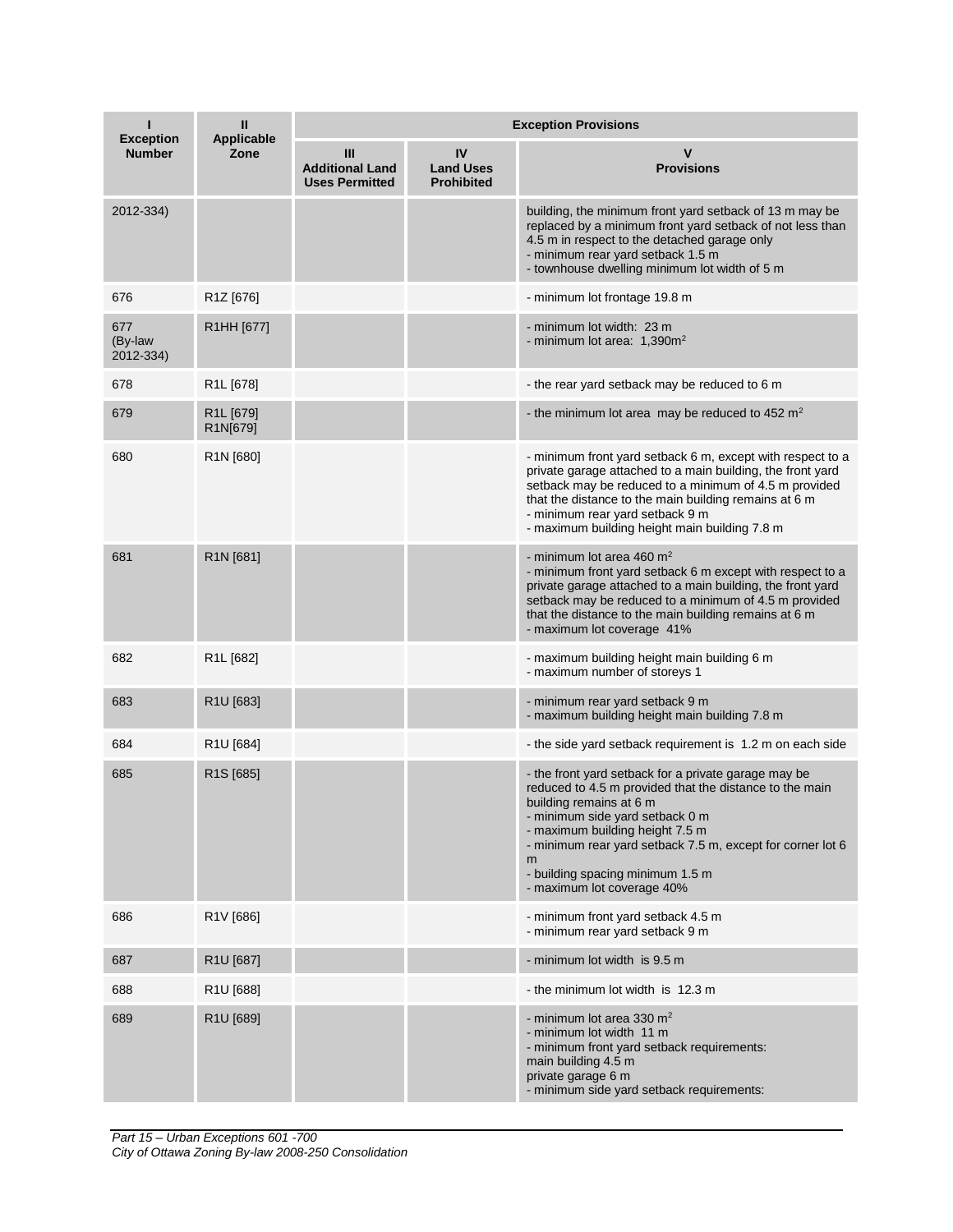| ı<br><b>Exception</b><br><b>Number</b> | Ш<br><b>Applicable</b><br>Zone | <b>Exception Provisions</b>                          |                                             |                                                                                                                                                                                                                                                                                                                                                                                                                                                                                                                                                                       |  |
|----------------------------------------|--------------------------------|------------------------------------------------------|---------------------------------------------|-----------------------------------------------------------------------------------------------------------------------------------------------------------------------------------------------------------------------------------------------------------------------------------------------------------------------------------------------------------------------------------------------------------------------------------------------------------------------------------------------------------------------------------------------------------------------|--|
|                                        |                                | Ш<br><b>Additional Land</b><br><b>Uses Permitted</b> | IV<br><b>Land Uses</b><br><b>Prohibited</b> | <b>Provisions</b>                                                                                                                                                                                                                                                                                                                                                                                                                                                                                                                                                     |  |
|                                        |                                |                                                      |                                             | one side 1.2 m<br>other side 1 m<br>corner side yard 3 m<br>- minimum rear yard setback requirements:<br>abutting an arterial road 9 m<br>all other rear yards 6 m<br>- maximum lot coverage: building height at one storey,<br>55%<br>building height greater than one storey, 45%<br>- maximum building height:<br>main building 9 m                                                                                                                                                                                                                                |  |
| 690                                    | R1U [690]                      |                                                      |                                             | - minimum lot area 330 $m2$<br>- minimum lot frontage 11 m<br>- minimum front yard setback requirements:<br>main building 4.5 m<br>private garage 6 m<br>- minimum side yard setback requirements:<br>one side 1.2 m<br>other side 1 m<br>corner side yard 4.5 m<br>- minimum rear yard setback requirements:<br>abutting an arterial road 9 m<br>abutting Watters Road 9 m<br>all other rear yards 6 m<br>- maximum lot coverage:<br>building height of one storey 55%<br>building height greater than one storey 45%<br>- maximum building height main building 9 m |  |
| 691                                    | R1UU [691]                     |                                                      |                                             | - minimum lot area 330 $m2$<br>- minimum lot frontage 11 m<br>- minimum front yard setback requirements:<br>main building 4.5 m<br>private garage 6 m<br>- minimum side yard setback requirements:<br>one side 1.2 m<br>other side 1 m<br>corner side yard 3 m<br>- minimum rear yard setback requirement 7.5 m<br>- maximum lot coverage<br>building height of one storey 55%<br>building height greater than one storey 45%<br>- maximum building height main building 9 m                                                                                          |  |
| 692                                    | R1UU [692]                     |                                                      |                                             | - minimum side yard setback requirements :<br>one side 1.2 m<br>other side 0.6 m<br>- building separation: distance between main building on<br>abutting lot 1.8 m<br>corner side yard setback 3 m                                                                                                                                                                                                                                                                                                                                                                    |  |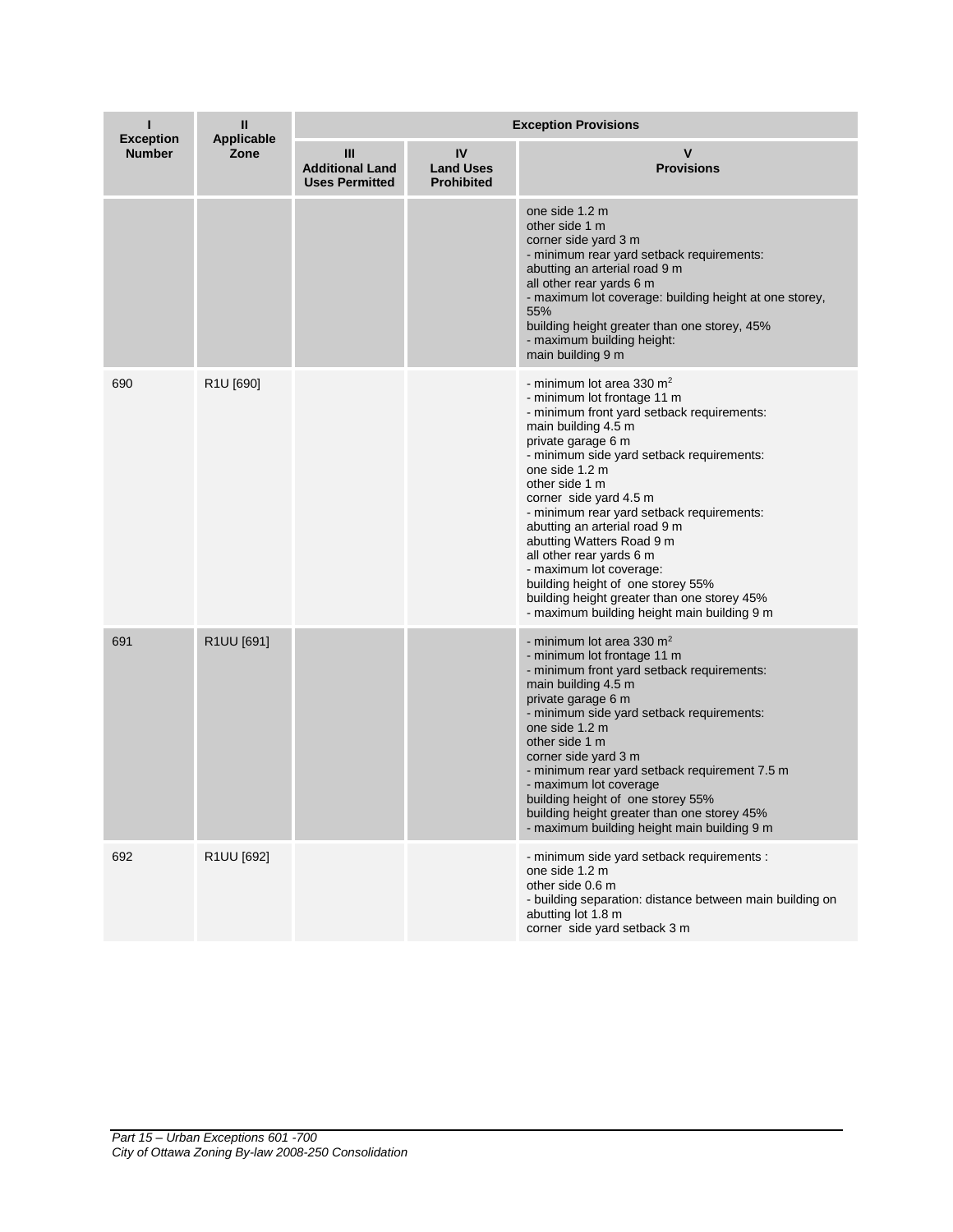| ı<br><b>Exception</b><br><b>Number</b> | Ш<br><b>Applicable</b><br>Zone | <b>Exception Provisions</b>                          |                                             |                                                                                                                                                                                                                                                                                                                                                                                                                                                                                                                                                                                                                                                                                                                                                                                                                                                         |
|----------------------------------------|--------------------------------|------------------------------------------------------|---------------------------------------------|---------------------------------------------------------------------------------------------------------------------------------------------------------------------------------------------------------------------------------------------------------------------------------------------------------------------------------------------------------------------------------------------------------------------------------------------------------------------------------------------------------------------------------------------------------------------------------------------------------------------------------------------------------------------------------------------------------------------------------------------------------------------------------------------------------------------------------------------------------|
|                                        |                                | Ш<br><b>Additional Land</b><br><b>Uses Permitted</b> | IV<br><b>Land Uses</b><br><b>Prohibited</b> | v<br><b>Provisions</b>                                                                                                                                                                                                                                                                                                                                                                                                                                                                                                                                                                                                                                                                                                                                                                                                                                  |
| 693                                    | R1UU [693]                     |                                                      |                                             | - minimum front yard setback requirements:<br>main building 5 m<br>private garage 5 m<br>- minimum rear yard setback 6 m<br>- despite Section 101, the following additional provision<br>applies:<br>i) a parking space for detached dwelling and semi-<br>detached dwelling is permitted within the boulevard of a<br>public street provided a vehicle parked in such space is<br>not parked within 1 m of a sidewalk and 3 m of the curb of<br>the traveled portion of the roadway<br>- all other subzone provisions of the R1UU [691] zone,<br>not specifically amended here, apply                                                                                                                                                                                                                                                                  |
| 694                                    | R1V [694]                      |                                                      |                                             | -minimum lot area 330 $m2$<br>-minimum lot frontage 10.5 m<br>- minimum front yard setback requirements:<br>main building 4.5 m<br>private garage 6 m<br>- minimum side yard setback requirement:<br>one side 1.2 m<br>other side 0.6 m<br>corner side yard 3 m<br>- minimum rear yard setback requirement:<br>abutting an arterial road 9 m<br>all other rear yards 6 m<br>- minimum building separation:<br>distance between main buildings on an abutting lot 1.8 m<br>- maximum lot coverage:<br>building height of one storey, 55%<br>building height of more than one storey, 45%<br>- maximum building height:<br>main building 9 m                                                                                                                                                                                                              |
| 695                                    | R1XX [695]                     |                                                      |                                             | - minimum corner side yard setback abutting an arterial or<br>collector road 4.5 m<br>- minimum rear yard setback abutting a collector road 9 m                                                                                                                                                                                                                                                                                                                                                                                                                                                                                                                                                                                                                                                                                                         |
| 696                                    | R1XX [696]                     |                                                      |                                             | - minimum side yard setback:<br>- one side 1.2 m<br>- other side 0.6 m<br>- building separation distance between main buildings on<br>abutting lot 1.8 m<br>- corner side yard setback 3 m                                                                                                                                                                                                                                                                                                                                                                                                                                                                                                                                                                                                                                                              |
| 697                                    | R1V [697]                      | - place of<br>assembly limited<br>to a private club  |                                             | - a place of assembly limited to a private club is an<br>additional permitted use only at the property known<br>municipally at 817 Swallowtail Crescent<br>- the following additional provisions apply only to the<br>building separation for private garages on abutting lots:<br>building separation:<br>distance between attached one storey private garages on<br>abutting lots minimum 1.2 m<br>minimum side yard setback: :<br>one side<br>i) for attached private garages 0.6 m<br>ii) for main building including the second storey on yard<br>with abutting private garages, 1.2 m<br>other side 1.2 m<br>- where there is a planned sidewalk within the road<br>boulevard, abutting the subject lot, the front yard setback<br>from the private garage must be a minimum 6.1 m where<br>the private garages abut on adjoining lots, no second |